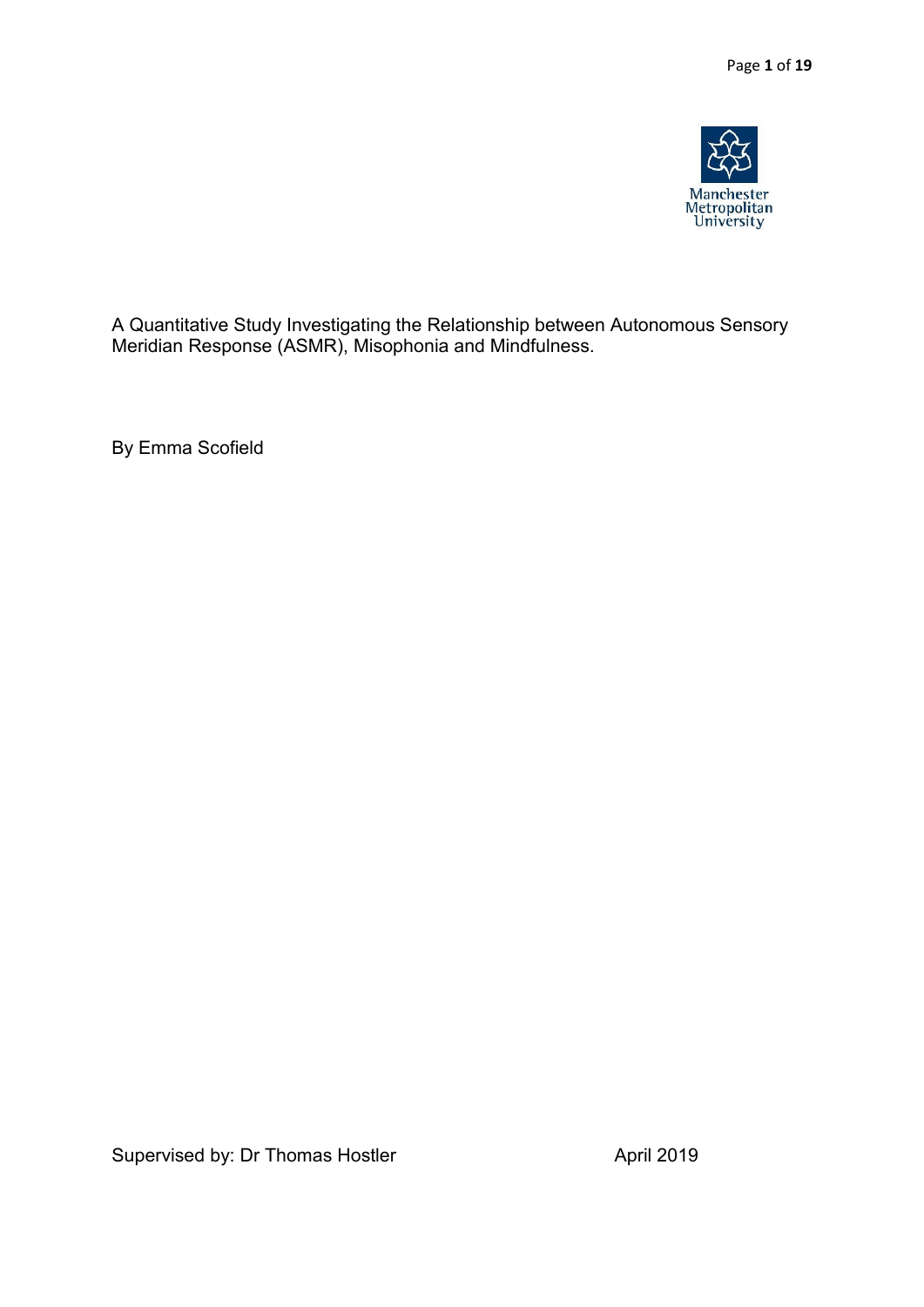A Quantitative Study Investigating the Relationship between Autonomous Sensory Meridian Response (ASMR), Misophonia and Mindfulness.

# **ABSTRACT**

Autonomous Sensory Meridian Response (ASMR) is a sensory phenomenon which has received growing attention in recent years. Linked to an array of improvements in psychological wellbeing, ASMR holds potential therapeutic benefits. Previous research has drawn an association between ASMR and mindfulness, and a growing body of research links ASMR to the experience of misophonia. Misophonia is characterised by a disproportionate aversive response to certain sounds. The current study investigated the relationship between ASMR, misophonia and mindfulness. Furthermore, the current study looked to investigate specific triggers of ASMR and misophonic responses. 248 participants completed an online study, measuring state and trait ASMR, misophonia and mindfulness, through questionnaires and sensory-emotional responses to a series of 7 audio-clips featuring popular ASMR and misophonia triggers. Data was analysed using Pearson's Correlation Coefficient, significant positive correlations were found between ASMR, misophonia and the Observing subscale of the FFMQ-15 mindfulness measure. Additionally, significant negative correlations were found between misophonia and the Non-Judging of Inner Experience and Non-Reactivity to Inner Experience subscales of the FFMQ-15. A series of repeated-measures ANOVA's and further post-hoc corrected simple contrasts found that whispering sounds were the strongest trigger of ASMR responses, whilst eating noises were the strongest trigger of aversive responses.

| <b>KEY</b><br><b>I</b> WORDS: I | <b>ASMR</b> | <b>MISOPHONIA</b> | <b>MINDFULNESS   THERAPEUTIC</b> | <b>BENEFITS</b> | <b>SENSORY-</b><br><b>EMOTIONAL</b><br><b>TINGLES</b> |
|---------------------------------|-------------|-------------------|----------------------------------|-----------------|-------------------------------------------------------|
|---------------------------------|-------------|-------------------|----------------------------------|-----------------|-------------------------------------------------------|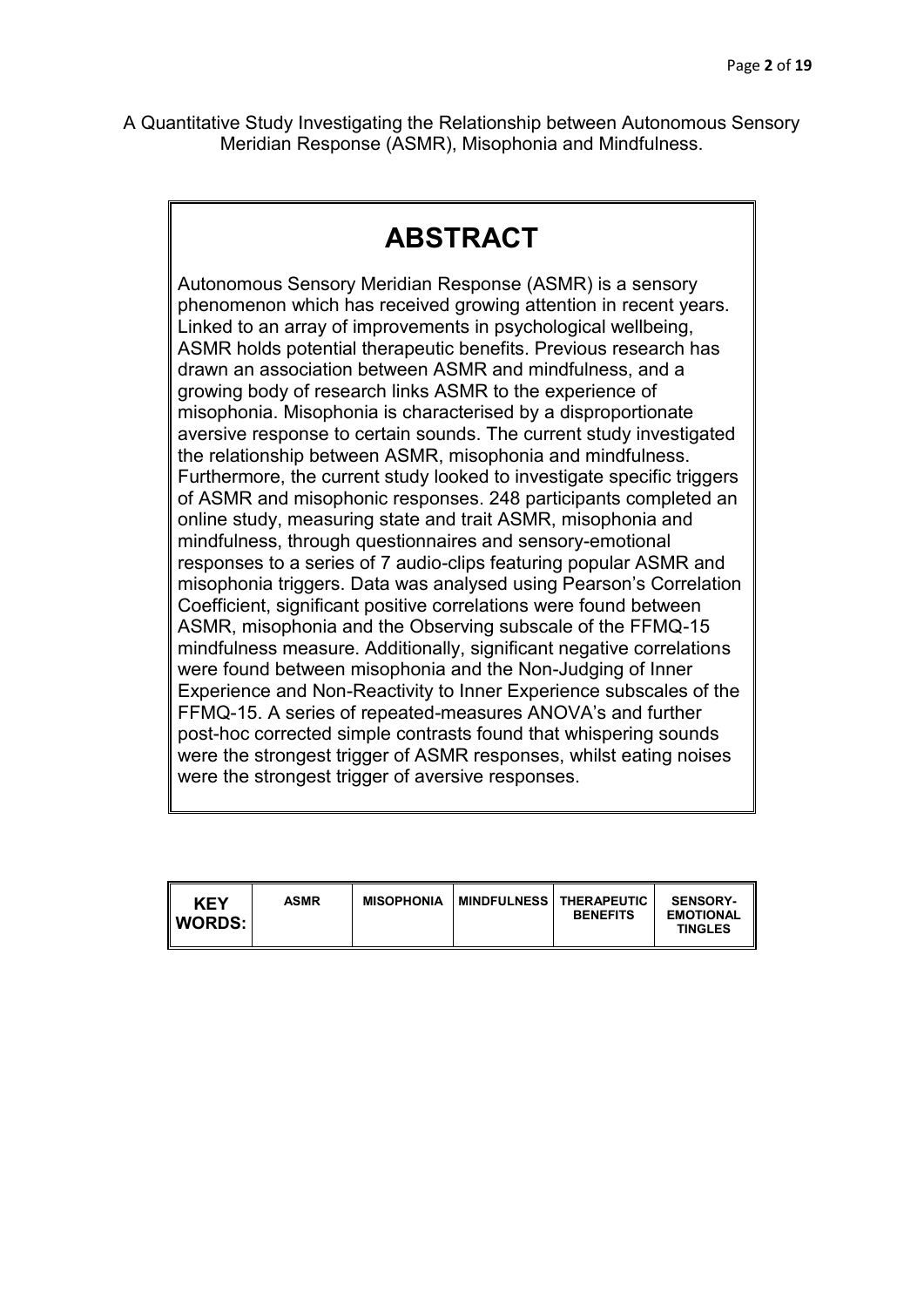#### **Introduction**

Autonomous Sensory Meridian Response (ASMR) is a sensory phenomenon, described by those who experience it as a deeply relaxing and euphoric, involuntary experience (Lochte et al., 2018; Roberts et al., 2018). It is characterised by a pleasant, static-like tingling sensation which typically originates on the scalp, neck or shoulders and can travel down the spine to the body's peripheries as the intensity of tingles increases (Fredborg et al., 2018; Barratt and Davis, 2015). Colloquially referred to as 'brain orgasms' or 'brain tingles', interest in ASMR has boomed in recent years. ASMR is a naturally occurring, calming, sensory experience (Cash et al., 2018). Triggering stimuli are commonly sought out by those who experience it through the use of popular YouTube ASMR channels dedicated to providing the 'ultimate tingles'. ASMR advocates report a fascinating variety of positive reasons for utilising ASMR videos (Barratt and Davis, 2015). Although ASMR is not universally experienced, as such an accessible at-home tool with a great array of anecdotal links to improved psychological wellbeing, ASMR holds potential to be explored for its therapeutic benefits. ASMR, however, remains a relatively under-researched phenomenon within the scientific community, with a small but growing, body of research into the mechanisms behind the experience. If we are to utilise ASMR in a therapeutic manner, it is crucial to further this enquiry.

The uplifting effects of ASMR on emotion and wellbeing in those who experience ASMR have recently received increasing academic attention. An exploratory study by Barratt and Davis (2015) highlighted that 80% of ASMR participants report ASMR to have positive mood-altering results, with specific uses of ASMR stimuli including relaxation, aiding sleep and reducing stress. Interestingly, the study found that participants rating higher on the Becks Depression Inventory displayed a significantly larger increase in positive emotion than those without depression. Furthermore, individuals with chronic pain were reported to experience a significant decrease in pain for hours following an ASMR experience. In support, findings by Poerio et al. (2018) revealed that following viewing ASMR videos, ASMR participants, in comparison to non-ASMR participants, showed an increase in positive affect; calmness and excitement, and a decrease in negative affect; stress and sadness.

Whilst the majority of current research presents ASMR as an emotionally pleasant experience, findings by Roberts et al. (2018) present a mixed result; a minority of ASMR participants describing ASMR as a 'strange' and occasionally 'unpleasant' feeling requiring cognitive effort to ensure pleasure. This ability to engage with and adjust one's reaction to ASMR is a curious finding. It is further supported by Fredborg et al. (2018) who highlight the ability to control the intensity and duration of tingles as a defining characteristic of ASMR, differentiating ASMR from the frequently compared sensory experience of synaesthesia (Barratt and Davis, 2015; Cash et al., 2018). An additional defining difference between ASMR and synaesthesia is that ASMR triggers tend to elicit the same reaction across different people, whereas responses to synesthetic triggers vary (Poerio, 2016). The current study aims to investigate ASMR in detail, to assess whether ASMR individuals, in comparison to non-ASMR individuals, provide ASMR consistent responses to all ASMR triggering stimuli.

Influenced by the propensity of ASMR experiencing individuals to focus on positive affective and physiological sensations, with attentional control of the nature of the tingles, a growing body of research draws similarities between ASMR and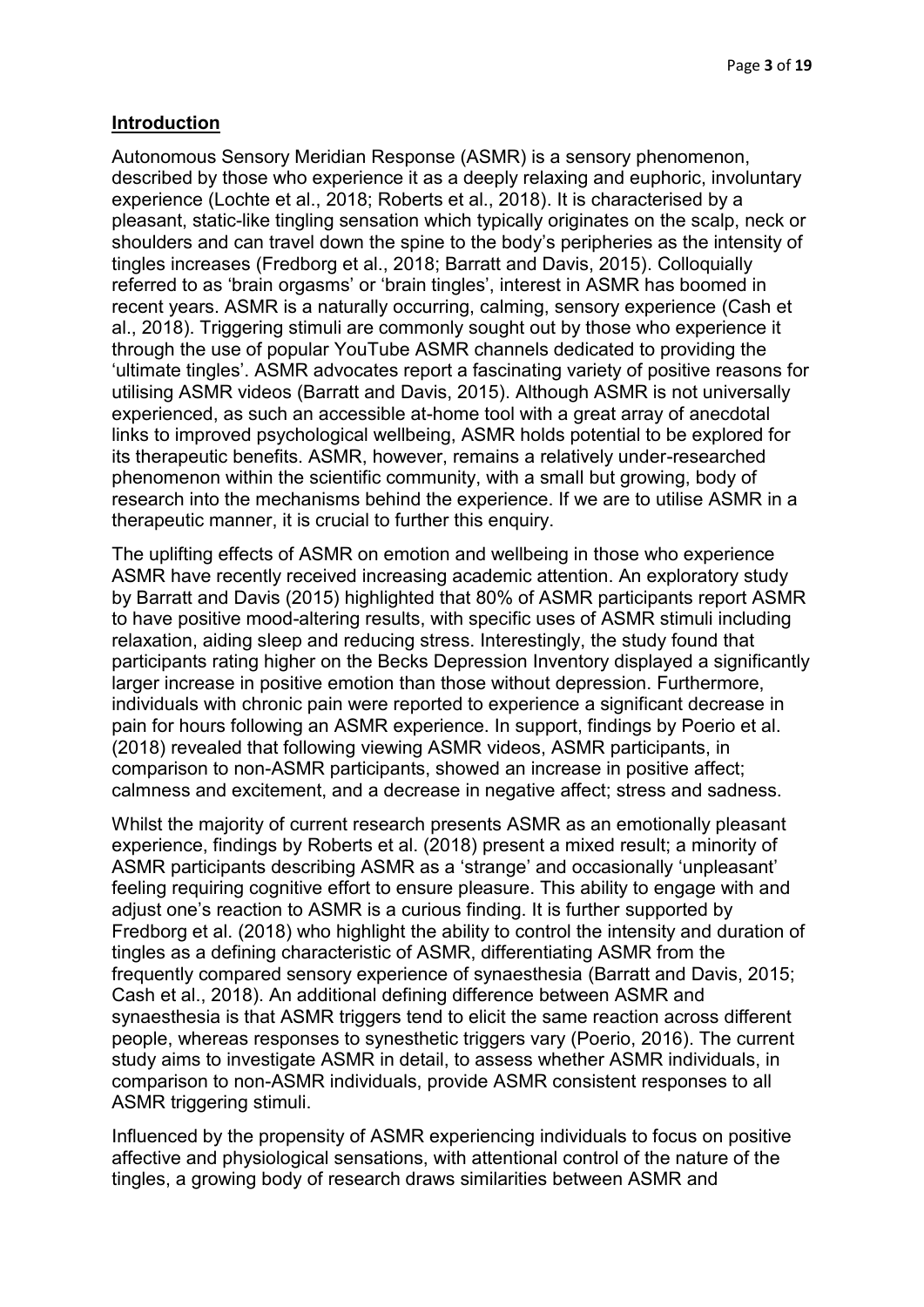mindfulness. Mindfulness can be defined as 'paying attention, in a particular way; on purpose, in the present moment…non-judgementally' (Kabat‐Zinn, 2003:4). Mindfulness techniques are known to have an extensive range of positive effects on mental and physiological well-being, from reduced stress, to improvements in sleep and chronic pain (Gu et al., 2015). Bishop et al., (2004) propose that mindfulness functions through two mechanisms; self-regulation of attention and orientation to experience. Barratt and Davis (2015) posit that the positive effects of ASMR may be attributed to the engagement with ASMR material being a form of mindfulness practice. Fredborg et al. (2018) strengthened this link, demonstrating that ASMR individuals rate significantly higher on the Toronto Mindfulness Scale (TMS) in comparison to non-ASMR controls. The authors concluded that mindfulness attributes may, in part, elucidate the sensory-emotional experience of ASMR. Consequently, they hypothesise that mindfulness training could potentially amplify the experience of ASMR and subsequently heighten the positive effects of ASMR on wellbeing. This is an interesting line of discussion, which, with greater understanding of the mechanisms associated with ASMR, may be utilised in enhancing ASMR's potential therapeutic benefits. The current study aims to further illuminate the relationship between ASMR and mindfulness.

Given the positive effects of ASMR, it is necessary to understand the triggers. Barratt and Davis' (2015) study identifies several common audio-visual triggers featured in ASMR-stimuli. These comprise interpersonal triggers including whispering, close personal attention (e.g. themed role plays) and more abstract triggers such as crisp noises, slow and expert movements, tapping noises and mouth sounds (Poerio et al., 2018). Research highlights whispering as the strongest trigger (Barratt and Davis, 2015; McErlean and Banissy, 2017). ASMRtist's (the name given to individuals who produce ASMR-stimuli) utilise sensitive microphones, often 'binaurally' recorded, which pick up the minutest of sounds in three dimensions, heightening the experience (Bennett, 2016; Barratt et al., 2017). Existing research suggests different triggers stimulate responses in different body parts, including gendered experiences of triggers, such as female vs male voices, eliciting differing locations of tingles (Barratt and Davis, 2015). This suggests a tie between ASMR and our social knowledge. According to Smith and Snider (2019), ASMR is an experience embedded within social context.

ASMR as a social experience is further supported by a variety of recent findings. Poerio et al.s' (2018) study highlights that ASMR provokes an elevation in feelings of connectedness to others. Poerio et al. (2018) hypothesise that due to the interpersonal nature often depicted in ASMR triggering stimuli, ASMR may be reflective of a form of social grooming, prompting the positive affective and physiological responses characterised by ASMR. This social nature is further supported by McErlean and Banissys' (2017) research into the personality and empathetic traits of those who experience ASMR. In addition to ASMR participants rating significantly higher on Openness to Experience on the Big Five Personality Inventory, which was reinforced by Fredborg et al. (2017), ASMR respondents were shown to have higher levels of empathetic concern than controls. Empathetic concern refers to an individual's tendency to show compassion and consideration towards others (Davis, 1983). Interestingly, a study by Lochte et al. (2018) into the neurobiological basis of ASMR, which utilised fMRI to observe brain activity during ASMR activation ('tingling') in comparison to non-activating moments, found significant activation of brain areas associated with social bonding and empathy.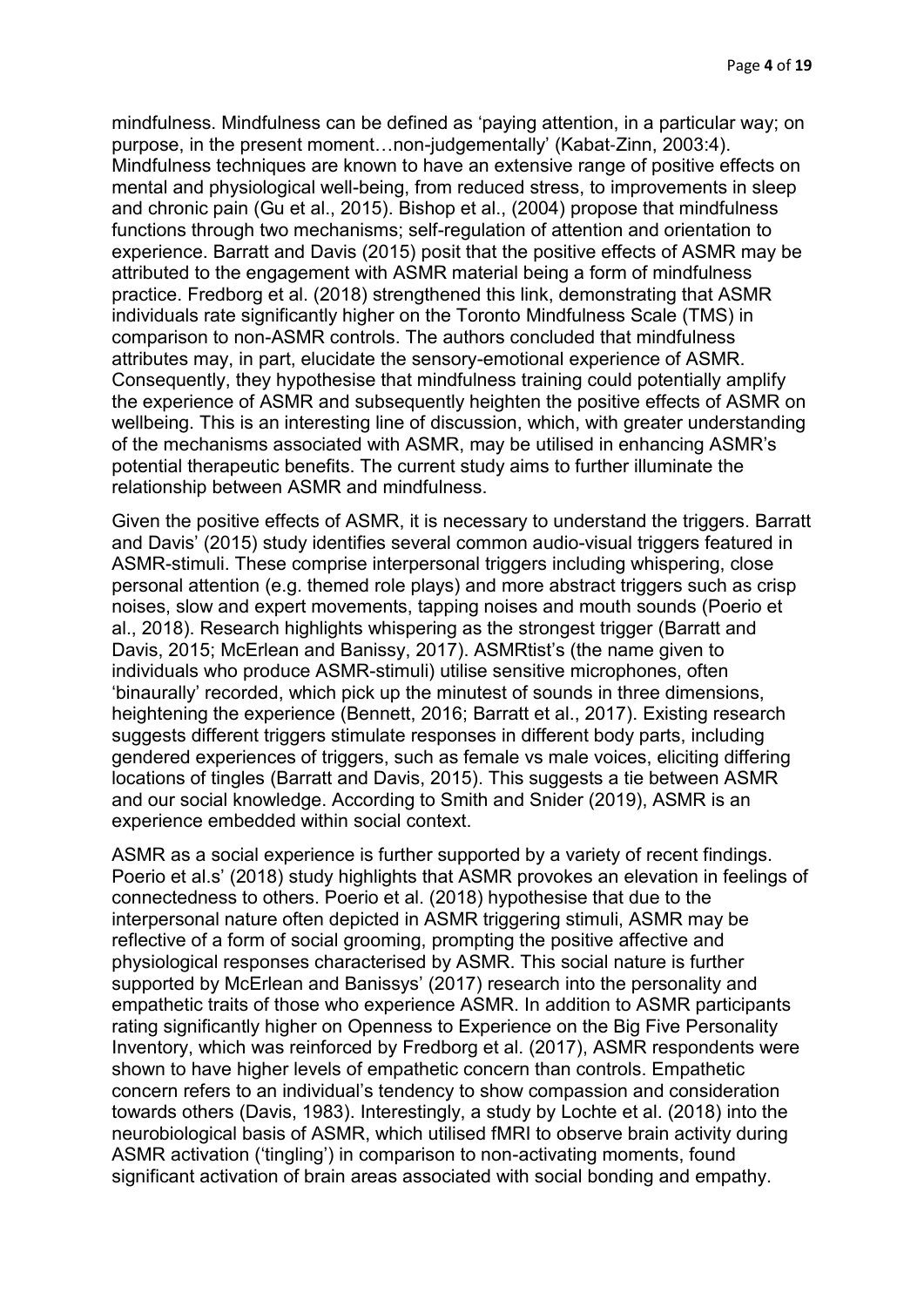These examples give weight to the argument that ASMR may be linked to social mechanisms, which may mirror those utilised in interpersonal and therapeutic relationships.

Enhancing the argument of the potential therapeutic benefits of ASMR for ASMR experiencing individuals, a recent study into the mechanisms of ASMR revealed physiological differences between ASMR and non-ASMR participants during exposure to ASMR triggering stimuli. Poerio et al. (2018) found that ASMR participants exhibited a reduction in heart rate and an increase in skin conductance levels compared to controls, suggesting that ASMR involves a combination of relaxing yet arousing physiological states. This response reflects the physiological associations of emotions recognised by ASMR experiencers following ASMR-stimuli exposure; excitement and calmness, with a decrease in stress. Poerio et al. (2018) compare the level of reduction in heart rate observed during exposure to ASMR to those seen in alternative therapies such as music-based stress reduction and mindfulness/acceptance-based interventions.

Whilst ASMR is commonly described as enjoyable and calming, some individuals find certain sounds featured in ASMR videos unpleasant and distressing (McErlean and Banissy, 2018). A growing body of research links ASMR to the experience of misophonia, an extreme sensitivity to sound. Misophonia literally translates to 'hatred of sound' (Kovacevich and Huron, 2018), with common triggers including human generated noises such as eating and breathing, or alternative noises such as keyboard tapping (Rouw and Erfanian, 2018). Similarly to ASMR, misophonia typically begins in childhood (Palumbo et al., 2018), and is characterised by a disproportionate aversive response, such as intense feelings of disgust, anger, anxiety or avoidance towards the source of the sound (Wu et al., 2014; Edelstein et al., 2013). The negative affective response of misophonia has been validated through studies of misophonic individuals which reveal a physiological autonomic response characterised by increased skin conductance levels (Edelstein et al., 2013) and increased heart rate (Kumar et al., 2017) when exposed to triggers.

Whilst misophonia is not currently a listed disorder in the DSM-5 or ICD-11, it is reported that the syndrome can result in severe impairment of daily functioning (Brout et al., 2018). Studies have shown that in comparison to controls, a higher proportion of ASMR individuals also report experiencing misophonia (Barratt and Davis, 2015; McErlean and Banissy, 2018). Furthermore, a large-scale study by Rouw and Erfanian (2018) revealed 49% of participants who experience misophonia also report experiencing ASMR. These findings imply that ASMR and misophonia may represent two ends of the sound sensitivity spectrum; ASMR producing a pleasurable tingle sensation accompanied by positive affect, and misophonia eliciting a negative physical and emotional reaction. Consequently, if we are to utilise ASMR for its therapeutic benefits, it is crucial to thoroughly understand its relationship with misophonia.

An interesting implication for ASMR and misophonia research links to literature differentiating between types of sensory-emotional tingles/chills. Maruskin et al. (2012), investigating 'the chills' as a psychological construct, drew interesting conclusions regarding differences between the experience of two sensory concepts; 'goosetingles' (goosebumps and tingles), and 'coldshivers' (coldness and shivers). The extensive study deduced that 'goosetingles' elicit positive affect, such as awe and enjoyment, and are associated with approach-related stimuli. Conversely,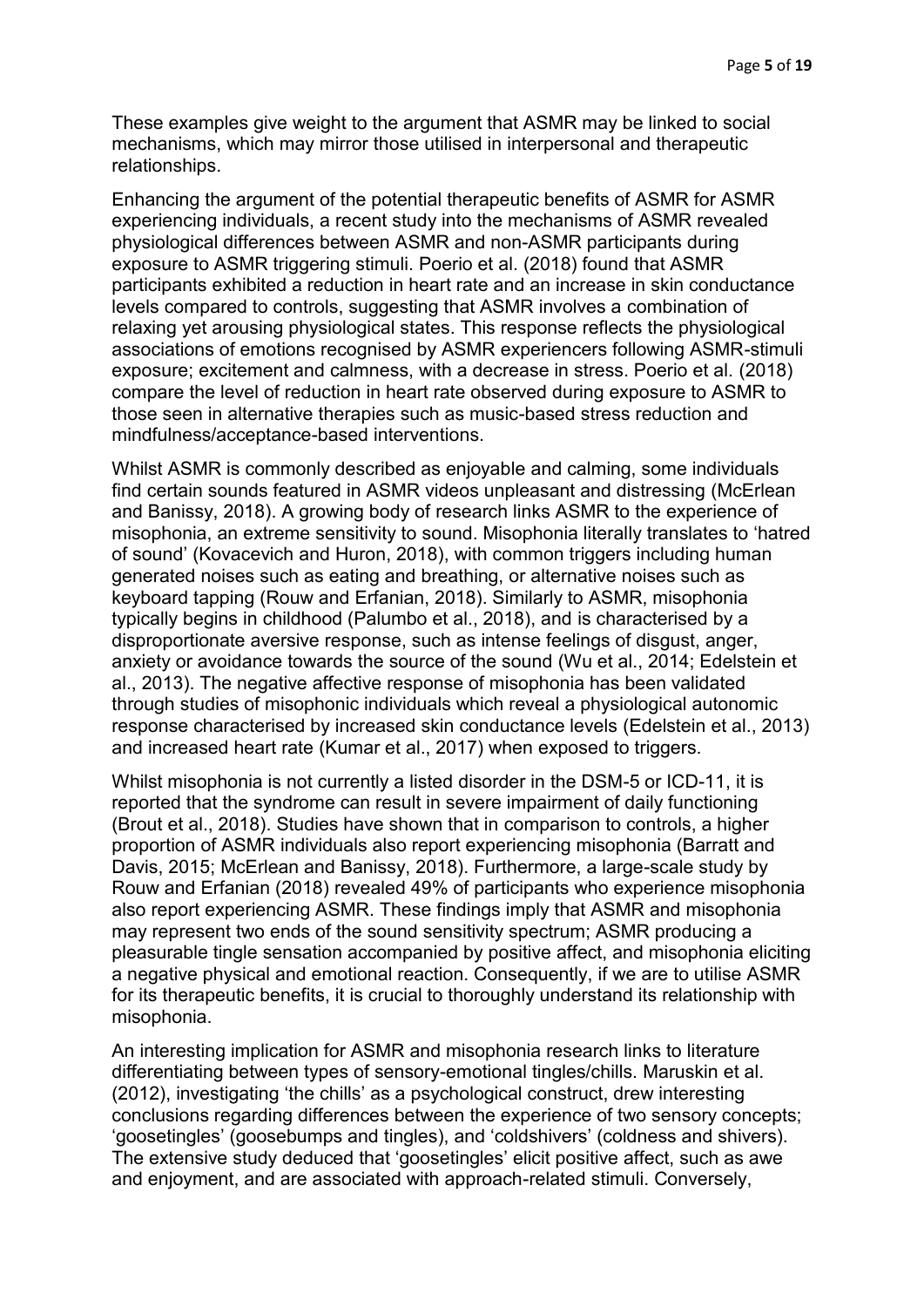'coldshivers' elicit negative affect, such as disgust and fear, and are associated with avoidance-related stimuli. Maruskin et al. (2012) define approach-stimuli as stimuli that individuals are motivated to engage with, whereas avoidance-related stimuli motivate individuals to move away. The current study will aim to investigate whether ASMR is consistent with tingles and approach-related motivations and conversely, if misophonic responses are consistent with coldshivers and avoidance-related motivations.

Existing research into the relationships between ASMR and misophonia has assessed the relationship between the two constructs from a binary perspective. Barrett and Davis (2015) study of ASMR, asked participants to self-report whether they recognised experiencing misophonia. Similarly, in Rouw and Erfanian's (2018) study of misophonia, participants were asked to self-report whether they experience ASMR. Furthermore, McErlean and Banissy's (2018) recent work found increased misophonia in individuals who self-reported experiencing ASMR, however only participant's levels of misophonia was measured in the study. Consequently, current literature has only a limited understanding of the degree of the relationship between ASMR and misophonia. The current study will therefore aim to investigate this relationship in greater depth, utilising independent measures for both ASMR and misophonia, as two concepts which may exist on a continuum.

Current literature regarding the best therapeutic treatment for misophonia provides no clear picture. A wide range of appropriate treatments are proposed, including tittinus retraining therapy (TRT), psychoeducation, acceptance-based therapy and CBT (Palumbo et al., 2018; Rouw and Erfanian, 2018). The most commonly cited treatment, TRT, is criticised for its tendency to promote the masking of sounds, which can encourage avoidance behaviours. A recent case study by Schneider and Arch (2017), however, revealed promising findings. Schneider and Arch (2017) successfully treated a young man who presented with misophonia, triggered by eating noises, which provoked severe anger and avoidance and was subsequently impairing daily functioning. Through 10 therapy sessions, Schneider and Arch (2017) utilised mindfulness and acceptance-based components derived from dialectical behaviour therapy and acceptance and commitment therapy. The authors report a focus on mindful, acceptance and non-judgementalness strategies. The use of mindfulness in the successful treatment of misophonia implies an increase in mindfulness skills may result in a decrease in misophonic symptoms, suggesting there may be some relationship between the two concepts. The current study aims to assess this.

Several measures exist for the construct of mindfulness, with a limited number of measures for ASMR and misophonia. The present study will measure mindfulness from a multifaceted, trait-based perspective, utilising the Five Factor Mindfulness Questionnaire-15 (FFMQ-15), a shorter version of the FFMQ-39, to reduce participant burden (Baer et al., 2012). The FFMQ is a comprehensive measure of mindfulness, derived from the incorporation of five independent mindfulness measures (Park et al., 2013; Gu et al., 2016). ASMR will be measured from both a trait and state perspective, utilising the ASMR Checklist to measure trait ASMR (Fredborg et al., 2017), and a series of post ASMR-stimuli questions to measure state ASMR (Hostler et al., 2018). Misophonia will be measured via the Misophonia Questionnaire, an extensive measure of misophonia triggers, affect and associated behaviours (Wu et al., 2014).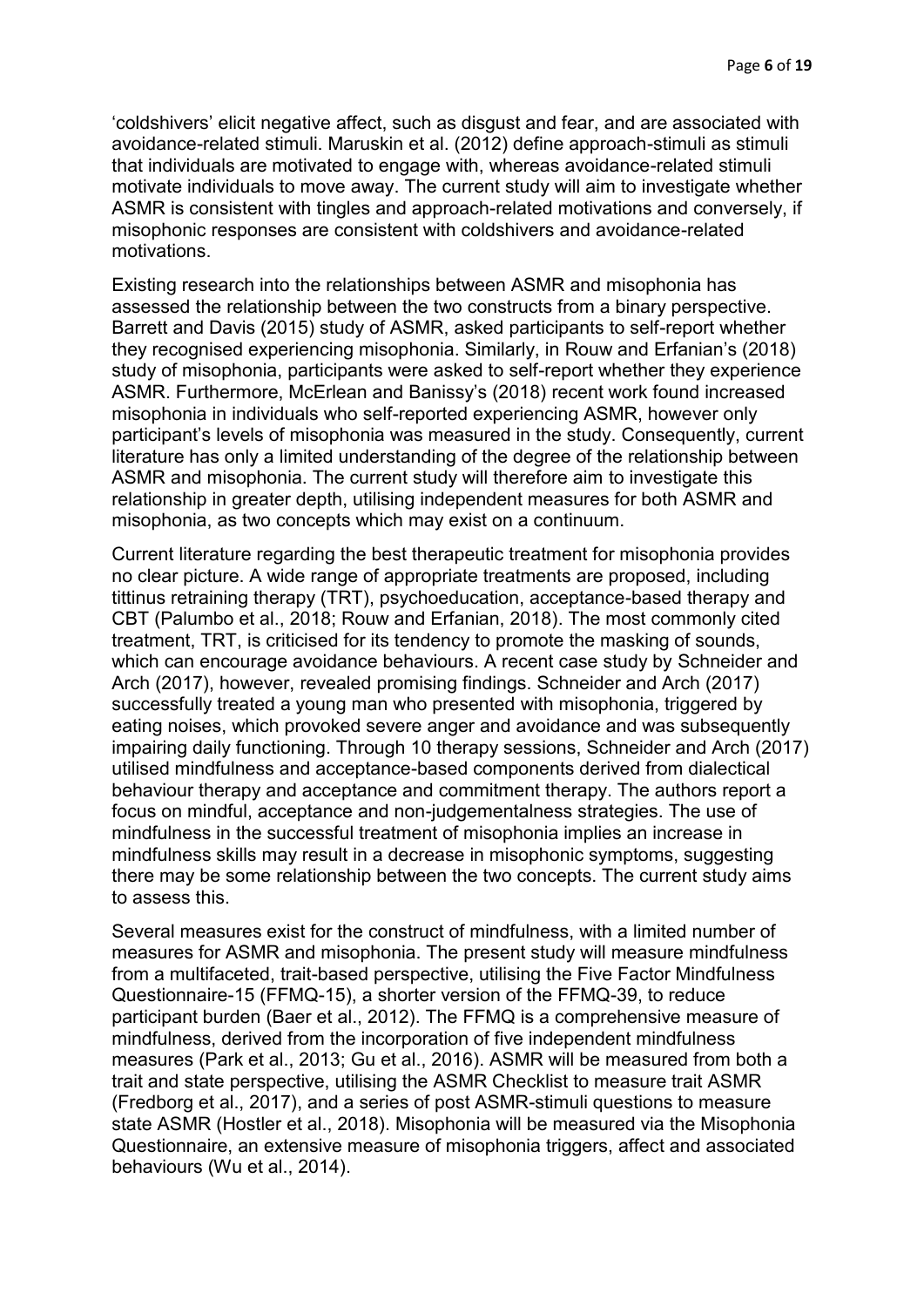The current study aims to firstly investigate the relationship between ASMR, misophonia and mindfulness. Secondly, considering the existing research on ASMR, to investigate whether those who report having ASMR provide ASMR consistent responses for all ASMR triggering audio clips in comparison to non-ASMR individuals, based on sensations and emotions experienced. Thirdly, the current study aims to establish which types of audio stimuli trigger ASMR responses and which trigger misophonic responses.

## **Research questions:**

- 1. Do people who experience ASMR also experience misophonia and rate higher on mindfulness? Based on existing research it is hypothesised that people who experience ASMR will experience elevated levels of misophonia (McEarlean and Banissy, 2018) and will rate higher on mindfulness scores than non-ASMR individuals (Fredborg et al., 2018)
- 2. Do people who report having ASMR give ASMR consistent responses overall for all ASMR audio clips? Based on existing literature it is hypothesised that ASMR individuals will report higher levels of interpersonal connectedness, tingling sensations and positive emotions, e.g. calmness, overall for all ASMR triggering audio clips than non-ASMR individuals (Poerio et al., 2018)
- 3. Which types of audio stimuli (e.g. whispering, tapping, mouth sounds) trigger ASMR and which trigger misophonic responses (based on emotions experienced, types of tingling, engaged/avoidant responses)?

# **Method**

## **Design**

A within-subject design was used for this experiment. Participants completed the FFMQ-15 (Baer et al., 2012), modified versions of the ASMR Checklist (B. Fredborg et al., 2017) and the Misophonia Questionnaire (MQ) (Wu et al., 2014). For the main research activity, participants listened to seven audio clips and answered a series of Post Audio Clip Questions (Appendix 6). There were no control groups and no further conditions.

## **Ethical Considerations**

Prior to gathering data, the project proposal was reviewed by the Psychology ethics committee at Manchester Metropolitan University (MMU) and approval obtained (Appendix 1). Participants provided informed consent via consent form (Appendix 2) and anonymity was maintained throughout. No personal identifiable data was collected during the study and participants right to withdraw was highlighted. Participants were advised not to participate in the study if they have a diagnosed condition causing severe reactions to certain sounds (e.g. misophonia). Participants were fully briefed via the participant information sheet (Appendix 3) prior to participation and debriefed upon completion (Appendix 4). All data was stored anonymously and securely.

# **Participants**

A volunteer sample of *N* = 432 participants was recruited from the ASMR community (via Reddit – r/asmr) and the normal population (via MMU participation pool). *N* = 75 participants data was removed due to providing no responses to the questions, and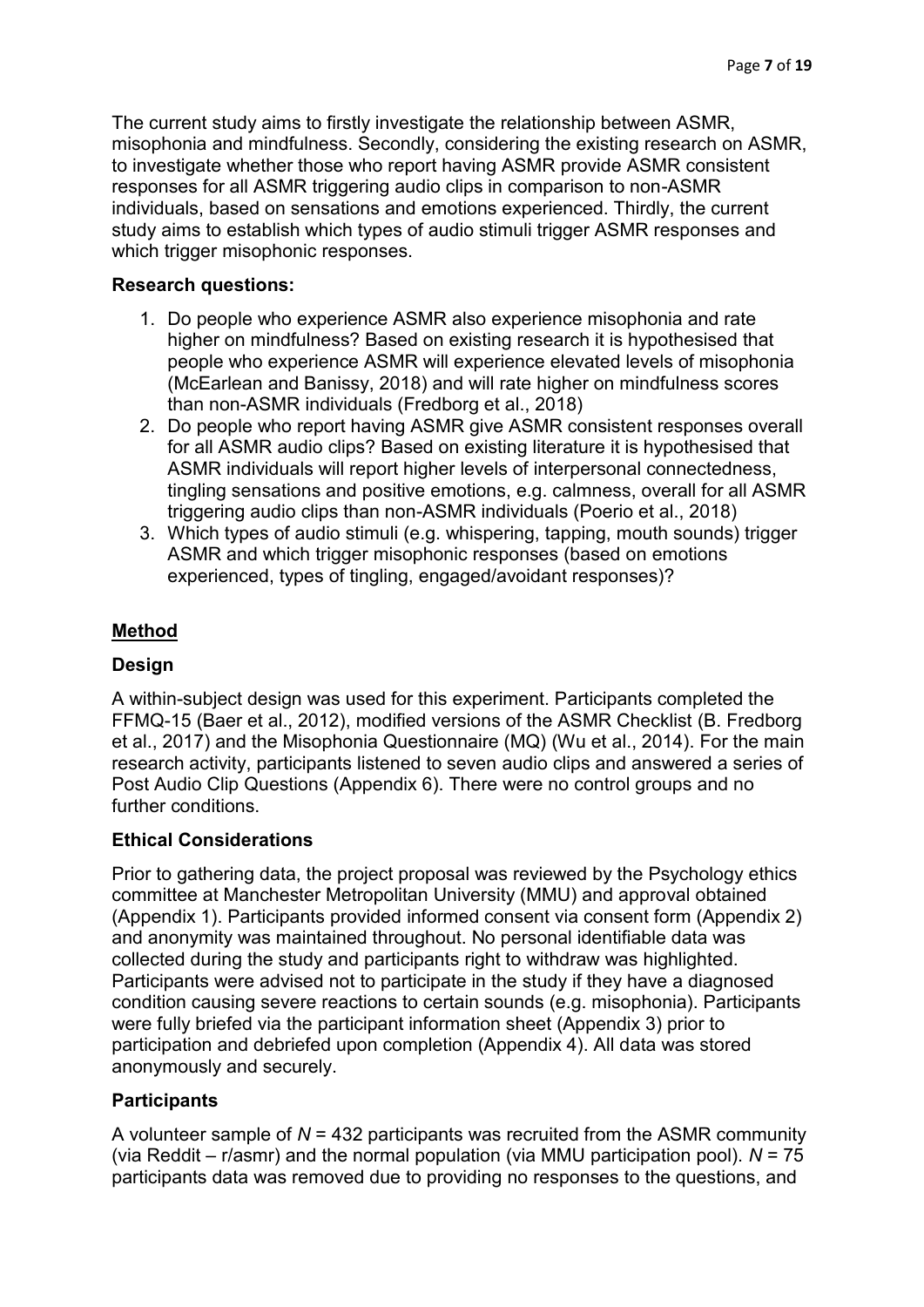*N* = 109 were removed due to responding to less than 5 audio clips and the questionnaires and so were considered incomplete.  $N = 4$  were kept in and classed as ASMR due to video responses (tingles, emotions), final sample was *N* = 248. *N* = 220 ASMR and *N* = 28 Non-ASMR participants were recruited. Participants were between the ages of 18 and 56 (*M* = 26.76, *SD* = 7.62). The sample consisted of Male *N* = 132, Female *N* = 112, Non-Binary *N* = 3, Prefer to self-describe *N* = 1.

#### **Materials**

FFMQ-15: 15-item Five-Facet Mindfulness Questionnaire – A 15-item measure was utilised to measure mindfulness (Baer et al., 2012) (Appendix 5). It includes five facets of mindfulness: Observing, Describing, Acting with Awareness, Non-Judging of Inner Experience, and Non-Reactivity to Inner Experience. Participants indicated on a 5-point Likert scale how well each of the fifteen semantically labelled statements applied to them. E.g. 'I pay attention to sensations, such as the wind in my hair or sun on my face'  $1 =$  Never or very rarely true,  $5 =$  Very often or always true. Higher score = higher level of mindfulness. Certain items were reverse scored and the scale totalled (see Appendix 5). The scale holds good internal consistency, Cronbach's alpha value ranging from (α = .80) to (α = .85) (Baer et al., 2012; Gu et al., 2016).

Audio Clips - Participants listened to a series of audio clips (seven clips, one-minute each). Audio only was used to reduce confounding variables related to visuals. The clips consisted of a variety of popular ASMR and misophonic trigger sounds from seven categories (whispering, lip smacking, eating, tapping, water, crinkling) and control (white noise). Audio clips were curated by the researcher from popular YouTube videos created by ASMRtists (e.g. GentleWhisperingASMR), excluding the control sound - white noise. Fourteen, one-minute clips were generated; each category contained two audio clips, of which participants were evenly, randomly allocated to one of the conditions. By testing two clips for each of the seven categories, the aim was to provide a more generalisable picture of the existence of ASMR/misophonia triggers between categories. The audio clips were both potential ASMR triggers and misophonia triggers, divided into human generated noises (whispering, lip smacking, eating sounds) and object generated sounds (tapping, water sounds, crinkling sounds, white noise). All sounds were sounds that participants would encounter in everyday life e.g. eating sounds. See <https://www.youtube.com/channel/UCDPyUD2SNy2a76EeRtKrFPQ> for all clips.

Post Audio Clip Questions – Following each audio clip, participants completed a series of questions (Appendix 6) to measure their emotional and sensory responses. These questions provide indications of state ASMR. The questions assessed the nature of the sensation, the frequency, intensity and the duration of the sensation, the emotional response and the level engaged/avoidance, compared to prior to exposure to the audio-clip (see Appendix 6 for all questions). E.g. 'Did you experience either of the following sensations whilst listening to the previous audio clip? a) Tingling, b) Chills or c) Neither'; E.g. 'Please indicate on the below sliding scale, how do you feel now compared to before you listened to the audio clip with regards to the following emotions: Calm'  $1 =$  Much less to  $7 =$  Much more ( $4 =$  No change). These questions were adapted from Hostler et al.'s (2018) recommended criteria for measuring ASMR via Likert style responses. Measures of 'connectedness to others' and 'engagement/avoidance' were included.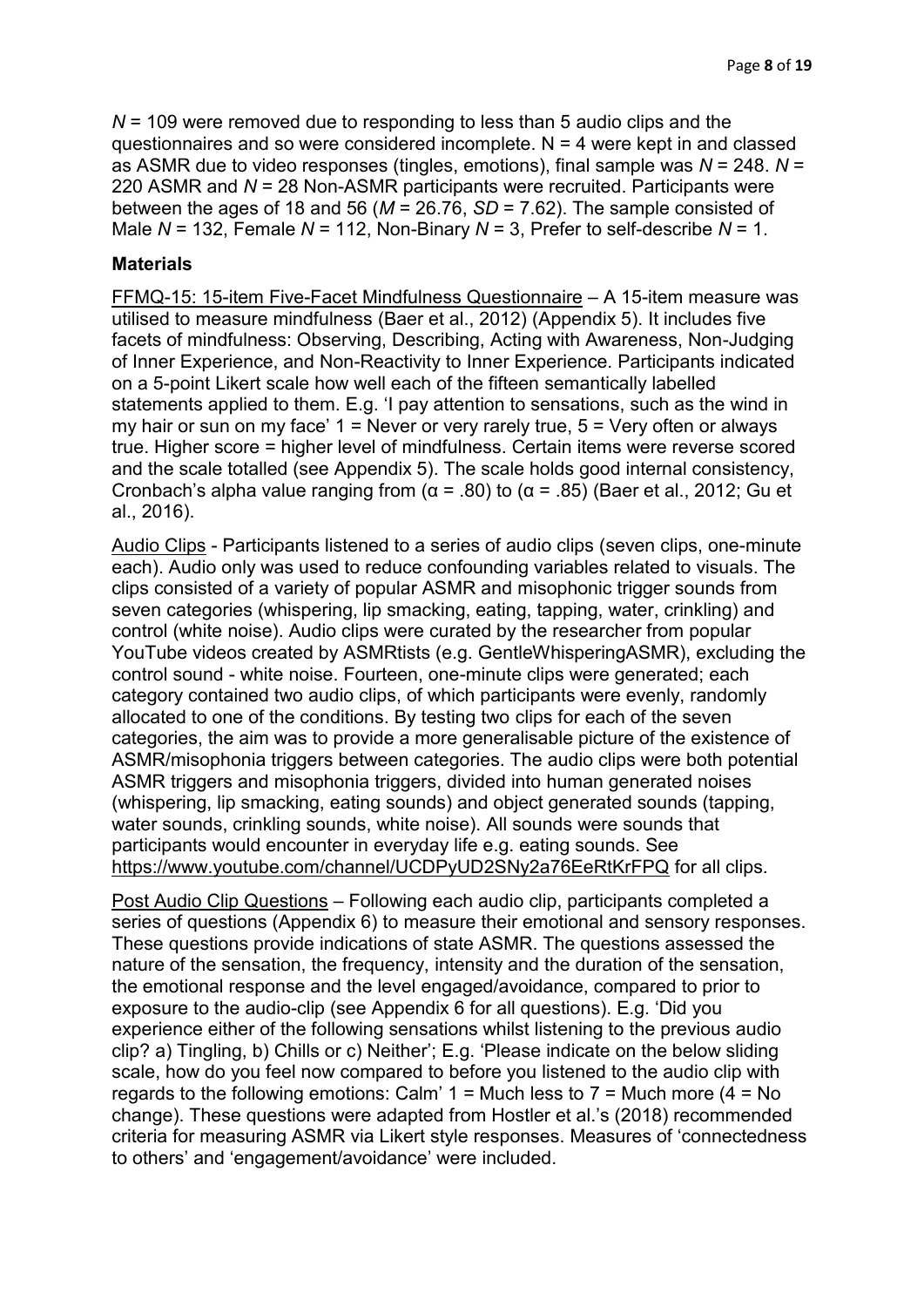ASMR Checklist – The ASMR Checklist (Appendix 7) was adapted from Fredborg et al.'s (2017) checklist. The checklist provided participants with a definition of ASMR and asked participants to rate whether they experience ASMR – 'Yes' or 'No'. If participants answered 'Yes' they were asked a series of questions regarding their experiences of ASMR. Participants indicated the intensity of their responses to sixteen triggers that commonly prompt ASMR, on a 7-point Likert scale, E.g. 'Whispering',  $0 = No$  Tingles,  $3 = Model$  Moderately Intense,  $6 = Model$  Intense or  $7 =$ Unknown. Participants disclosed the speed of onset of tingling sensations following exposure to those triggers, E.g. '0-10 seconds' after exposure. Additionally, participants were asked about the frequency in which they use ASMR videos/audios, their emotional response to ASMR, their physiological response to ASMR and to disclose their age at their first experience of ASMR (see Appendix 7). The ASMR checklist holds good internal consistency, Cronbach's alpha (α = .81) (Fredborg et al., 2018).

Misophonia Questionnaire – The MQ (Appendix 8) was adapted from Wu et al.'s (2014) MQ. A definition of misophonia was provided. The MQ is divided into three sections. Firstly, the Misophonia Symptom Scale measures the presence of seven specific sound sensitivities in comparison to other people  $- E.g.$  'In comparison to other people, I am sensitive to the sound of: people eating'. Secondly, the Misophonia Emotions and Behaviours Scale, measures nine emotional and behavioural reactions associated with misophonia – E.g. 'Once you are aware of the sound(s), because of the sound(s), how often do you: become annoyed?'. For both the symptoms and emotional/behavioural reactions sections, participants indicated on a Likert scale how well each of the labelled statements applied to them, 0= Not at all true 4 = Always true. Participants were then asked to indicate their level of physical response associated with misophonia triggers out of thirteen levels – E.g. 'I feel some physical sensation but can often/always ignore it.' The last section, the Misophonia Severity Scale, asked participants to indicate their level sound sensitivity on a scale from 1 to 15, ranging from 'minimal' to 'very severe', respectively, with a score greater than or equal to 7 indicating clinically significant symptoms (Wu et al., 2014). The Misophonia checklist holds good internal consistency, Cronbach's alpha  $(α = .89)$ .

## **Procedure**

Participants received the questionnaire in link form via the platform within which the survey was shared. Upon following the link to the online study via Qualtrics, participants were provided with a participant information sheet (Appendix 3) and consent form (Appendix 2), which was read and completed prior to participating in the study. The participant information sheet provided details of the study and informed participants that the study was an 'investigation into mindfulness and emotional reactions to different sounds'. Participants were informed that they were able to skip any of the audio clips during participation, should they wish to do so. Participants were advised to use a set of headphones during the study.

Once consent was obtained, participants provided their age, gender and completed the FFMQ-15 (Baer et al., 2012) (Appendix 5). Participants were then shown the following message '*You are about to be shown a series of short audio clips. Each clip is only 1 minute long, please pay attention and listen to the sounds in the clip. You are free to withdraw from the experiment at any time by closing the web browser. PLEASE PUT YOUR HEADPHONES ON NOW'.* For the main research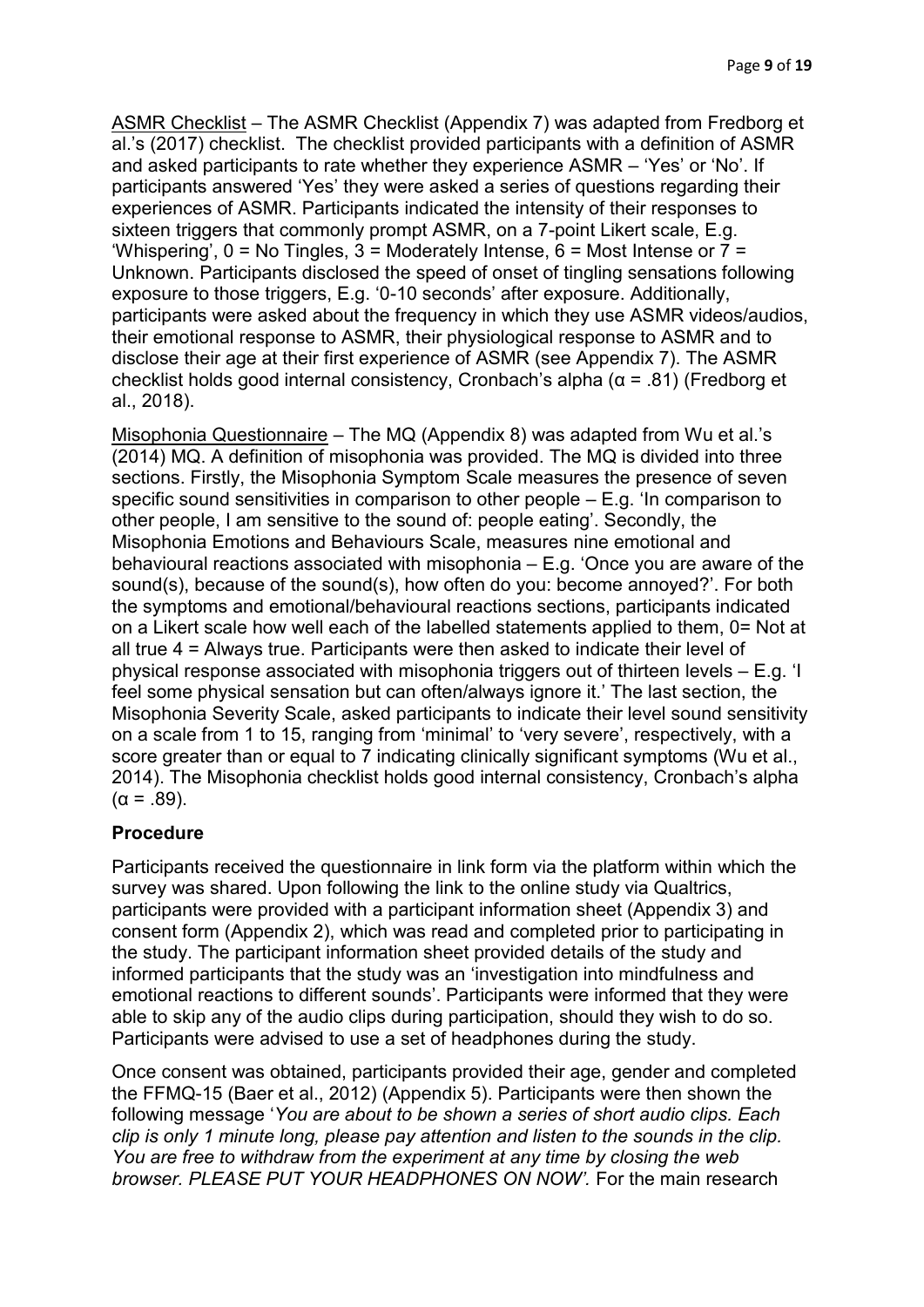activity, participants listened to a series of short audio clips. Following each audio clip, participants answered a series of questions (Appendix 6). Once the participant had listened to the whole series of audio clips, participants were provided with a definition of ASMR (Appendix 7) and asked whether they recognise experiencing the phenomenon. If participants responded yes, they completed a measure of ASMR (Appendix 7). All participants were then provided with a definition of misophonia and completed the MQ (Appendix 8). The ASMR checklist and MQ were provided after the audio clip series to prevent participant response bias to the post-audio questions. The participants were then thanked for their participation and fully debriefed (Appendix 4). Upon collection all data was stored securely and anonymously.

## **Results**

## **Preparation of data**

Data was input into SPSS v.24.0. Incomplete responses were removed. Post-Audio Questions (Appendix 6) data for each audio clip was merged to create one set of scores for each category, i.e. Crinkle 1 and Crinkle 2 scores were merged to create one Crinkle category for the Post-Audio Questions. Any system missing data for the frequency/sensation ratings was replaced with neutral scores to allow for analysis – Frequency = 1, Intensity = 0. Questions 3, 4, 7, 8, 9, 13 and 14 of the FFMQ-15 were reversed scored accordingly. Total scores were generated for the FFMQ-15, the MQ (sections 1 and 2 summed), the mean score for the ASMR Checklist and the FFMQ-15 subscales; Observing, Describing, Acting with Awareness, Non-Judging of Inner Experience and Non-Reactivity to Inner Experience (see Appendix 5 for breakdown of questions into subscales).

# **Analysis**

An alpha level of 0.5 was used for all statistical tests.

Research Question 1**:** *Do people who experience ASMR also experience misophonia and rate higher on mindfulness? Based on existing research it is hypothesised that people who experience ASMR will experience elevated levels of misophonia (McEarlean and Banissy, 2018) and will rate higher on mindfulness scores than non-ASMR individuals (Fredborg et al., 2018).*

Due to only a small number of responses from non-ASMR respondents, *N* = 28, it was concluded there were not enough non-ASMR participants to perform a comparison with ASMR participants as originally proposed in research questions one and two. Consequently, non-ASMR respondents were excluded from analysis, *N* = 28. The following analysis will therefore address research questions one and three, from a within participants perspective based on the data set of, *N* = 220, ASMR participants. The data was pre-screened for normality and met the assumptions for parametric testing.

The mean ASMR Checklist score, the total MQ score, the total scores for the FFMQ-15 (labelled 'Mindfulness' in Table 1) and the FFMQ-15 subscales were analysed using Pearson's Correlation Coefficient. *N* = 7 participants were excluded from this analysis as they did not complete the ASMR checklist, *N* = 213. Participants were filtered accordingly, ASMR mean score>0.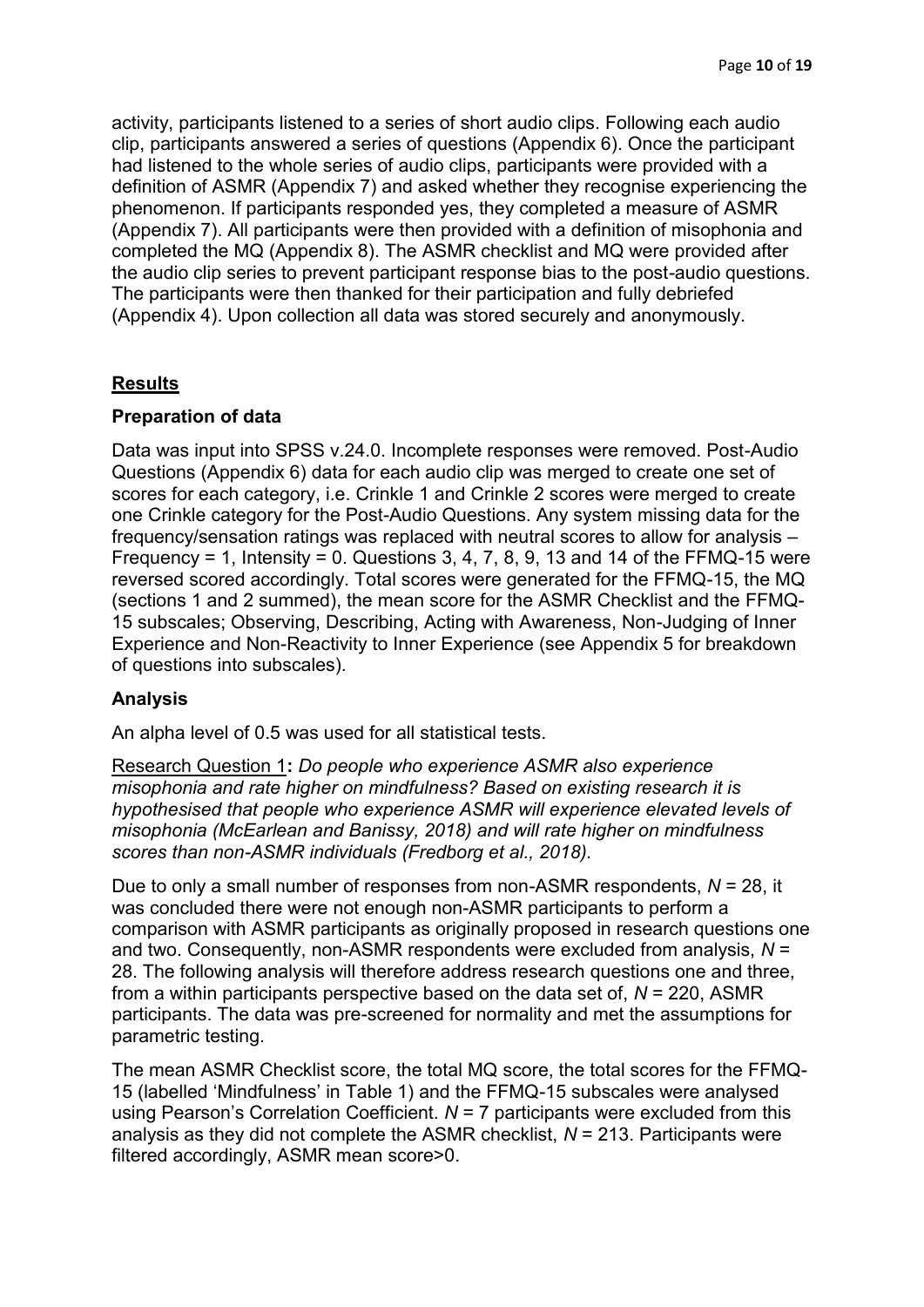Pearson's correlations were calculated for the variables; FFMQ-15 and MQ totals, ASMR mean and FFMQ-15 subscales (see Table 1). As shown in Table 1, a significant weak positive correlation was found between ASMR and Misophonia, r(211) = .149, *p* = .015 Additionally, both ASMR, r(211) = .163, *p* = .009 and Misophonia, r(211) = .136, *p* = .024 had a significant weak positive correlation with the Observing subscale (FFMQ-15). Furthermore, a significant weak negative correlation was observed between Misophonia and the Non-Judging of Inner Experience subscale (FFMQ-15),  $r(211) = -0.140$ ,  $p = 0.021$  and the Non-Reactivity to Inner Experience subscale (FFMQ-15), r(211) = -.160, *p* = .010.

#### **Table 1**

|                    | Totals      |            |                    | FFMQ-15 Subscales |          |          |          |           |
|--------------------|-------------|------------|--------------------|-------------------|----------|----------|----------|-----------|
| Variable           | <b>ASMR</b> | Misophonia | <b>Mindfulness</b> | Observe           | Describe | ActAware | NonJudge | NonReact  |
| <b>ASMR</b>        |             | .149*      | .004               | $.163**$          | $-.021$  | $-.018$  | $-.072$  | $-0.026$  |
| Misophonia         |             |            | $-.098$            | $.136*$           | $-068$   | $-.023$  | $-.140*$ | $-160**$  |
| <b>Mindfulness</b> |             |            |                    | $.376**$          | .580**   | $.647**$ | $.628**$ | $.542**$  |
| Observe            |             |            |                    |                   | $.116*$  | $.120*$  | $-.136*$ | .008      |
| <b>Describe</b>    |             |            |                    |                   |          | $.203**$ | $.172**$ | .091      |
| ActAware           |             |            |                    |                   |          |          | $.356**$ | $.159*$   |
| NonJudge           |             |            |                    |                   |          |          |          | $.264***$ |
| NonReact           |             |            |                    |                   |          |          |          |           |

## **Correlations Among Study Variables**

**Note:** i)\* indicates *p* < .05; \*\* indicates *p* < .01. ii) FFMQ-15 Subscale Labels: Observe = Observing, Describe = Describing, ActAware = Acting with Awareness, NonJudge = Non-Judging of Inner Experience, NonReact = Non-Reactivity to Inner **Experience** 

In sum, hypothesis one was supported by the findings. The results demonstrate that a stronger tendency to experience ASMR was correlated with a higher level of misophonia. Additionally, a stronger tendency to experience ASMR was correlated with a higher level of mindfulness, but only within the Observing subscale. Furthermore, a stronger tendency to experience misophonia was correlated with a higher score on the Observing mindfulness subscale, and lower scores on the Non-Judging of Inner Experience and Non-Reactivity to Inner Experience mindfulness subscales.

Research Question 3: *Which types of audio stimuli (e.g. whispering, tapping, mouth sounds) trigger ASMR and which trigger misophonic responses (based on emotions experienced, types of tingling, engaged/avoidant responses)?*

An exploratory analysis was performed on the Post-Audio Questions data, *N* = 220 ASMR participants, through fourteen repeated-measures ANOVA's and further posthoc Bonferroni-corrected simple contrasts. Audio clip type (trigger type) was the IV; seven levels (control, crinkling, eating, tapping, whispering, water and lip smacking). The DV's were sensations (frequency/intensity/sensation type) and emotions experienced. Descriptive statistics for the sensations experienced in all conditions are displayed in Table 2. A means plot to show the most significant changes in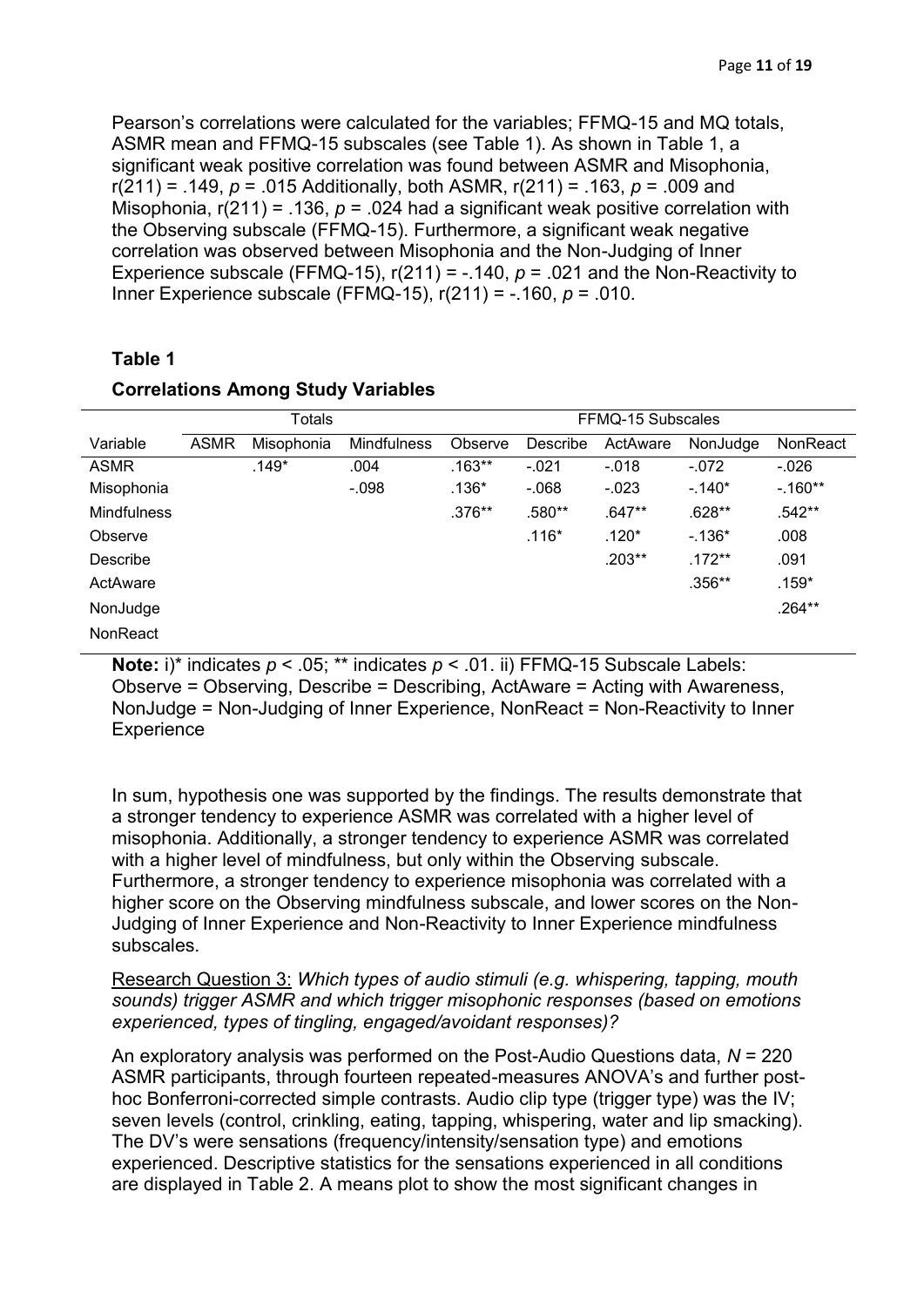emotion following the most triggering audio clips is shown in Figure 1. This exploratory analysis provided a vast number of findings; consequently, due to the scope of this paper the most significant and relevant findings in relation to research question three will be reported in full.

#### **Table 2**

## **The Means and Standard Deviation for Sensations Experienced During Each Audio Clip**

|             | Frequency |      |      | Intensity |            | Type of Sensation % Split |     |  |
|-------------|-----------|------|------|-----------|------------|---------------------------|-----|--|
| Audio Clip  | М         | SD   | М    | SD        | % Tingling | % Cold Chills             | N   |  |
| Control     | 1.64      | 1.57 | 0.57 | 1.42      | 64.40%     | 35.60%                    | 45  |  |
| Crinkling   | 2.65      | 1.94 | 1.72 | 2.08      | 88.60%     | 11.40%                    | 114 |  |
| Eating      | 2.09      | 1.77 | 1.24 | 1.96      | 70.60%     | 29.40%                    | 85  |  |
| Tapping     | 2.94      | 1.93 | 2.10 | 2.06      | 87.40%     | 12.60%                    | 143 |  |
| Whispering  | 3.60      | 2.13 | 2.77 | 2.26      | 89.20%     | 10.80%                    | 167 |  |
| Water       | 2.28      | 1.76 | 1.25 | 1.70      | 94.00%     | $6.00\%$                  | 100 |  |
| LipSmacking | 2.70      | 2.02 | 1.87 | 2.17      | 76.40%     | 23.60%                    | 123 |  |

**Note:** i) *M*= Mean; *SD*= Standard Deviations; *N*= Number of Participants. ii) Frequency:  $1 =$  None of the time to  $7 =$  All of the time iii) Intensity:  $1 =$  Very mild to  $7$ = Very intense

The Greenhouse-Geisser correction was applied to all the results within this section.

Frequency and Intensity of sensations: results showed that there was a significant overall difference between conditions (trigger type) with regards to frequency of sensations, (*F*(5,1191) = 34.28, *p* <.001) and intensity of sensations, (*F*(5,1178) = 38.73, *p* <.001). Pairwise comparisons revealed the whispering condition to cause the most frequent (*M*diff = 1.97, *p* < .001), CI(95%)1.44-2.50) and intense (*M*diff = 2.2, *p* <.001), CI(95%) 1.67 – 2.73) triggering of sensations. Of those who were triggered by the whispering condition, *N* = 167 (see table 2), 89.20% experienced tingles and 10.8% experienced cold chills.

Conversely, eating sounds were found to trigger greatest proportion of cold chills, 29.40% cold chills and 70.60% tingles, *N* = 85 followed by lip smacking, 23.60% cold chills and 76.40% tingles, *N* = 123. Pairwise comparisons revealed significant mean differences between the control and the eating sounds with regards to frequency of sensations, *p* = .029, and intensity of sensations, *p* <.001. Mean differences between lip smacking and the control were significant, *p* < .001, with regards to frequency and intensity of sensations.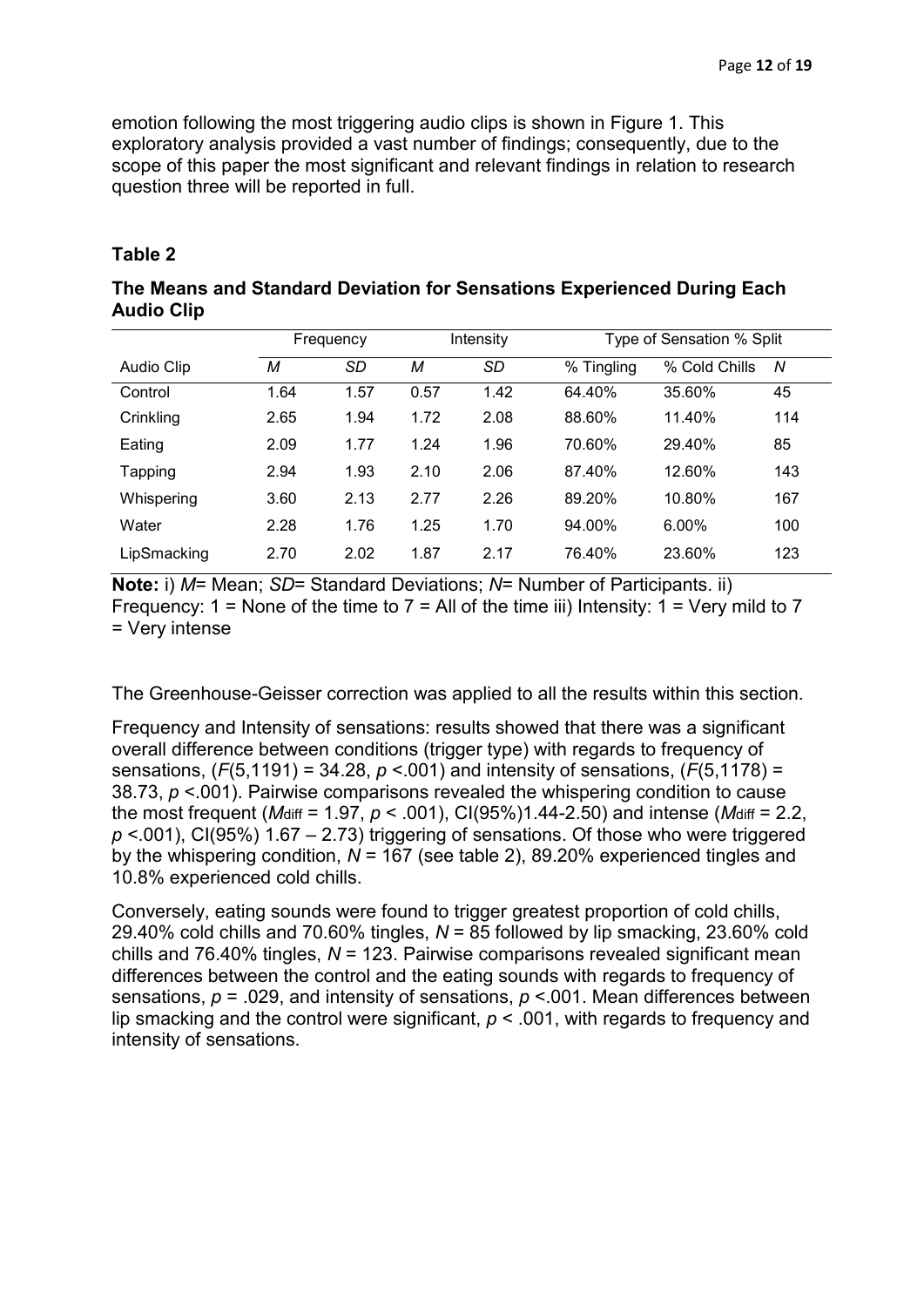

**Note:** i) Emotions: 1 = Much Less to 7 = Much More (4 = No Change). ii) Engaged/Avoidant\*: 1 = Avoidant to 7 = Engaged (4 = Neutral)

## **Figure 1: Means plot showing changes in emotions following listening to the most triggering audio clips.**

The repeated measures ANOVA's revealed significant overall differences between conditions (trigger type) with regards to all emotions, *p* < .001. However, the emotions of joy, excitement, anxiousness, anger and sadness will not be reported as the differences were minimal. Full descriptive statistics for changes in emotions following each audio clip are reported in APA style in Appendix 9.

As depicted in Figure 1, the whispering condition produced the largest reported increase in positive emotions in comparison to the control. Pairwise comparisons showed that following the whispering condition, participants felt significantly more calm *(M =* 4.99*, SD =* 1.11*)* (*M*diff = 1.11, *p* < .001), CI(95%) 0.70-1.44), relaxed *(M* = 5.14, *SD* = 1.21*)* (*M*diff = 1.2, *p* < .001), CI(95%) 0.84-1.63), connected to others *(M*  = 4.40, *SD* = 0.84*)* (*M*diff = 0.56, *p* < .001), CI(95%) 0.33-0.79), engaged *(M =* 4.80, *SD* = 1.057*)* (*M*diff = 1.06, *p* < .001), CI(95%) 0.75-1.36 and less stressed *(M* = 3.30, *SD* = 1.07 (*M*diff = -0.845, *p* < .001), CI(95%) -1.16 - -0.53).

The crinkling condition produced the second largest increase in positive emotions, with participants reporting that they felt significantly more relaxed (*M* = 4.91*, SD* = 1.03*)* (*M*diff = 1.01, *p* < .001, CI(95%) 0.67-1.35), calm (*M* = 4.81*, SD* = 0.94) (*M*diff = 0.89, *p* < .001, CI(95%) 0.58-1.21) and less stressed *(M* = 3.43, *SD* = 0.90*)* (*M*diff = - 0.714, *p* < .001, CI(95%) -0.99- -0.44) following listening to the audio stimuli.

Conversely, as depicted in Figure 1, the eating condition produced the largest reported increase in negative emotions in comparison to the control. Participants reported that following exposure to the audio stimuli they felt significantly more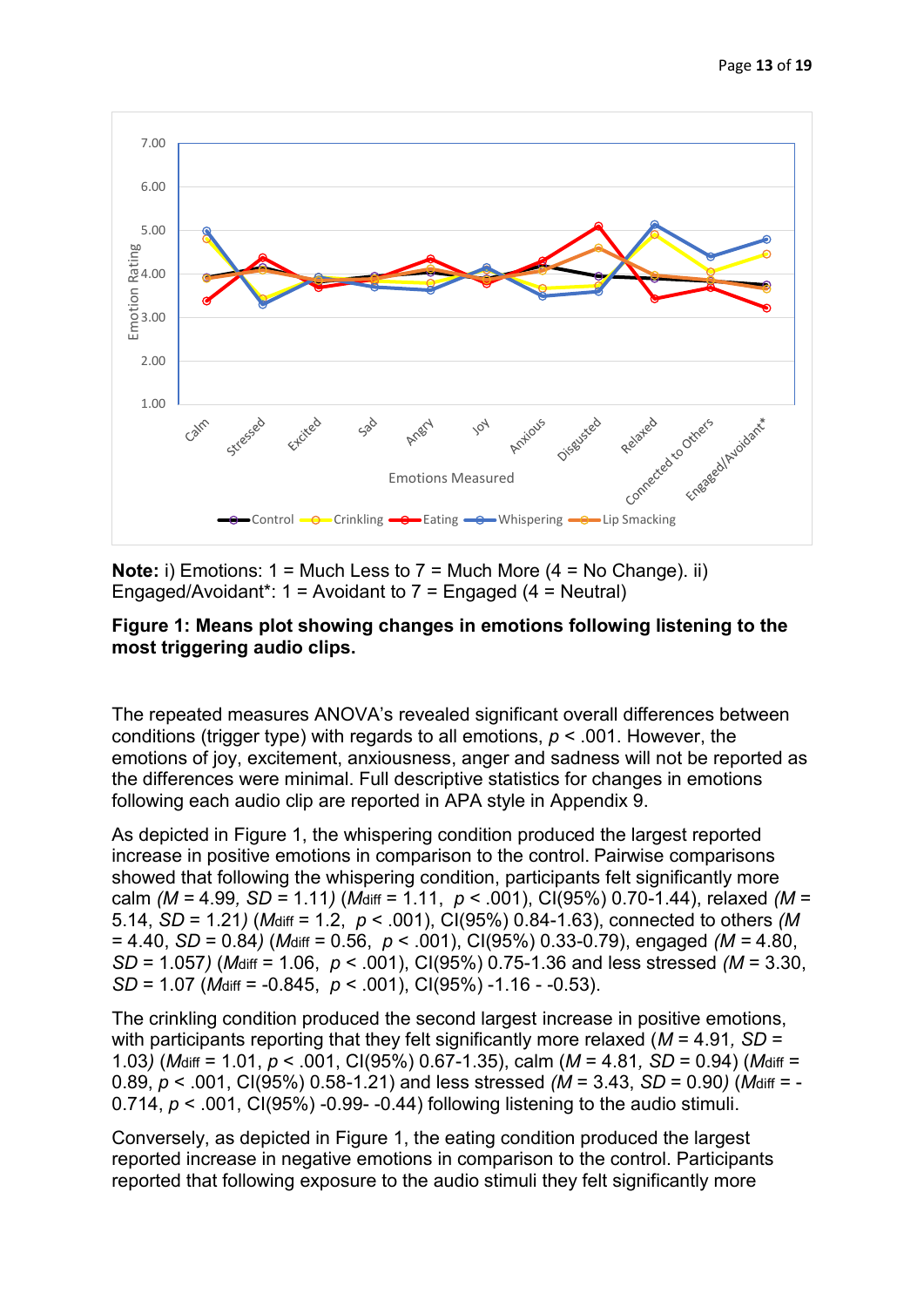disgusted *(M* = 5.10, *SD* = 1.32*)* (*M*diff = 1.14, *p* < .001), CI(95%) 0.82-1.47) and avoidant *(M* = 3.22*, SD* = 1.29*)* (*M*diff = -0.532, *p* < .001, CI(95%) -0.87- -0.194).

Additionally, following the lip smacking condition participants reported a small but significant increase in feelings of disgust,  $(M = 4.60, SD = 1.25)$  *(Maiff = 0.650, p < algorinal)* .001, CI(95%) 0.34-0.96).

#### **Discussion**

Due to an insufficient number of respondents within the non-ASMR control group, the current study tested hypothesis one from a within-participants perspective based on *N =* 213 ASMR participants. Hypothesis one proposed that people who experience ASMR will experience elevated levels of misophonia (McErlean and Banissy, 2018) and will rate higher on mindfulness scores than non-ASMR individuals (Fredborg et al., 2018). Weak but significant correlations were found between all variables measured. The findings support hypothesis one, indicating that a stronger tendency to experience ASMR is related to a higher level of misophonia. These findings are consistent with existing research (McErlean and Banissy, 2018; Rouw and Erfanian, 2018; Barratt and Davis, 2015). Furthermore, the findings address gaps in the current literature regarding ASMR and misophonia as experiences which exist on a continuum.

Additionally, the results showed that a stronger tendency to experience ASMR was significantly correlated with a higher level of mindfulness, but only within the Observing subscale. Again, the relationship between ASMR and mindfulness is supportive of existing research (Fredborg et al., 2018). However, the findings are not as strong as hypothesised, with a weak positive correlation only within the Observing subscale. Baer et al. (2006) describe the Observing subscale as measuring the 'quality of noticing or attending to experience'. This may explain the correlation with ASMR, as existing literature likens mechanisms associated with ASMR such as the observing of psychological and physiological sensations, to the practice of mindfulness (Fredborg et al., 2018; Barratt and Davis, 2015). Interestingly, the Observing subscale is positively correlated with openness (Baer et al., 2006), which has also been found to be strongly linked with ASMR (McErlean and Banissy, 2017; Fredborg et al., 2017).

Furthermore, the findings suggest that a higher level of misophonia is related to a higher score on the Observing mindfulness subscale and lower scores on the Non-Judging of Inner Experience subscale and Non-Reactivity to Inner Experience mindfulness subscales. The weak positive correlation with the Observing subscale may relate to the tendency of misophonic individuals to notice and attend to noises which trigger an adverse reaction. Severity of misophonic reactions are commonly reported to increase over time (Rouw and Erfanian, 2018), which is likely linked to increased observation of the aversive triggers. Moreover, the weak negative correlation between misophonia and the Non-Judging of Inner Experience and Non-Reactivity to Inner Experience subscales is fitting with the explanation that individuals with higher levels of misophonia are more likely to judge their inner experience (i.e. negative feelings towards the source of the triggering sound) and impulsively react to the experience (i.e. angry outburst or avoidance) (Baer et al., 2006). This is supportive of existing research into the behavioural representations of misophonia (Wu et al., 2014).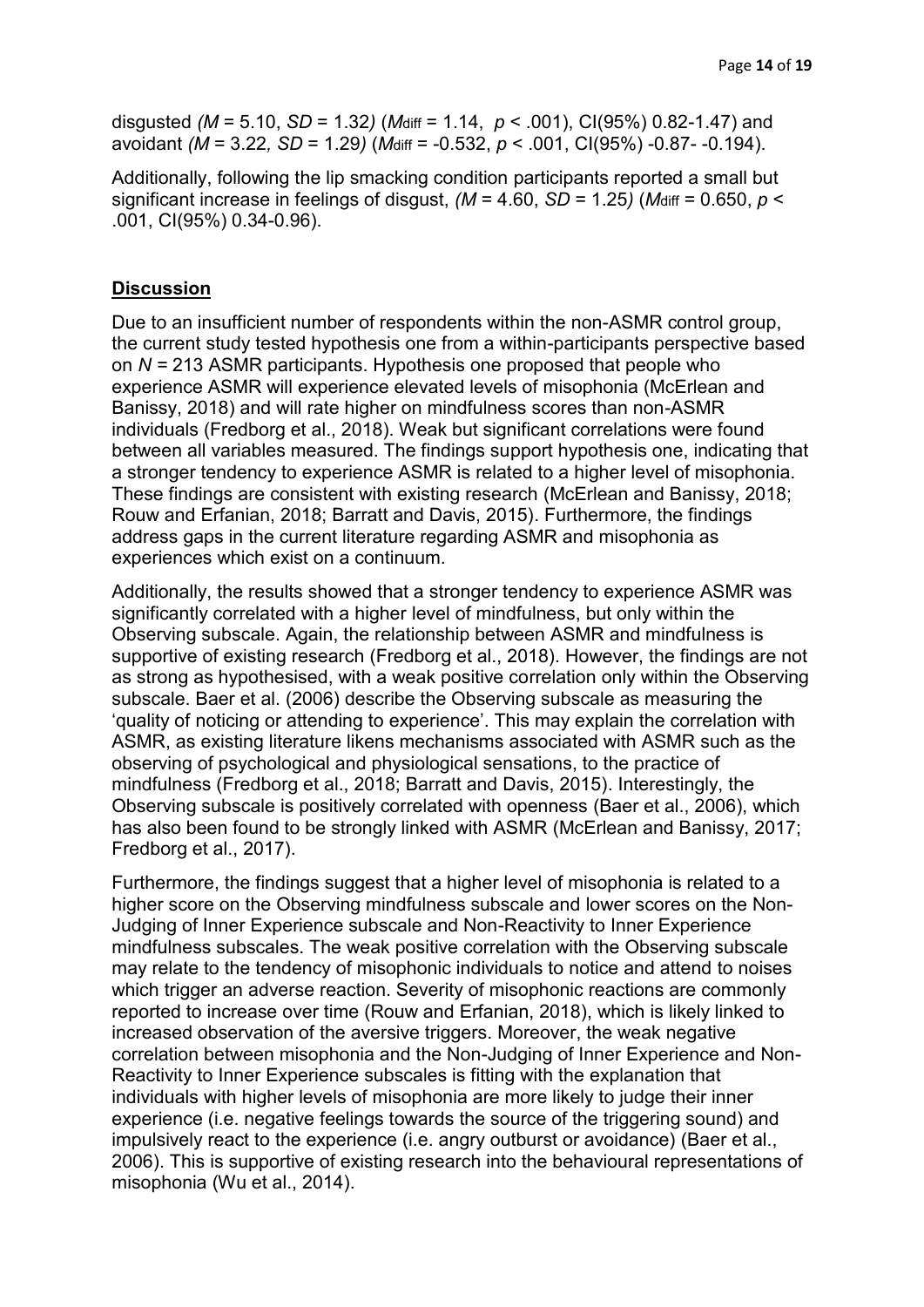The findings from research question one have several real-world implications. Firstly, the positive correlation between ASMR and misophonia confirms the need for further research into the potential therapeutic benefits of ASMR to consider the relationship between the two experiences. Furthermore, the findings suggest that in addition to utilising mindfulness training to enhance the experience of ASMR as proposed by Fredborg et al. (2018), mindfulness training may also be utilised to reduce misophonic reactions. Specifically, a focus on enhancing Non-Judging of Inner Experience and Non-Reactivity to Inner Experience mindfulness skills may potentially reduce misophonic reactions. This supports the findings of Schneider and Arch (2017) in their successful treatment of misophonia, utilising mindfulness and non-judgementalness strategies.

As previously mentioned, due to an insufficient number of non-ASMR controls, research question two was not addressed by this study. Research question two hypothesised, based on existing literature, that ASMR individuals will report higher levels of interpersonal connectedness, tingling sensations and positive emotions, e.g. calmness, overall for all ASMR triggering audio clips than non-ASMR individuals (Poerio et al., 2018). Future studies may look to test this hypothesis.

The following line of discussion will address the exploratory findings of research question three. Research question three asked which types of audio stimuli (e.g. whispering, tapping, mouth sounds) trigger ASMR and which trigger misophonic responses (based on emotions experienced, types of tingling, engaged/avoidant responses). The findings indicated that the whispering condition was the strongest trigger of ASMR. Participants reported that the whispering condition triggered the most frequent and intense tingles, eliciting increases in positive affect; namely, calmness, relaxation, connectedness to others, engagement and reduction in stress. These findings are consistent with existing research (Barratt and Davis, 2015; McErlean and Banissy, 2017). The findings the ASMR response prompting feelings of increased connectedness to others and engagement (approach-related) are particularly interesting and support the findings of Poerio et al. (2018) and Maruskin et al. (2012). The crinkling audio condition was found to elicit the second largest increase in positive affect.

Conversely, the eating sounds condition was found to evoke the strongest responses consistent with a misophonic reaction. These include a higher proportion of cold shivers in comparison to the other conditions, increased feelings of disgust and avoidance. These findings are consistent with existing research which proposes that eating sounds are the most divisive of ASMR triggers (Barratt and Davis, 2015) and Maruskin et al.'s (2012) suggestion of cold shivers being representative of an aversive reaction. Interestingly, the eating condition did not evoke significant increases stress or anxiety or reduce feelings of connectedness to others.

The findings of research question three enhance the argument for the positive impact of ASMR triggers on the psychological wellbeing of those who experience ASMR, with whispering proving a particularly effective trigger. The current findings suggest that future studies assessing the therapeutic benefits of ASMR should avoid using eating and lip smacking audio stimuli due to the aversive affective reactions that they can elicit.

The current study has several strengths. Firstly, through use of independent measures of ASMR and misophonia the findings have enhanced understanding of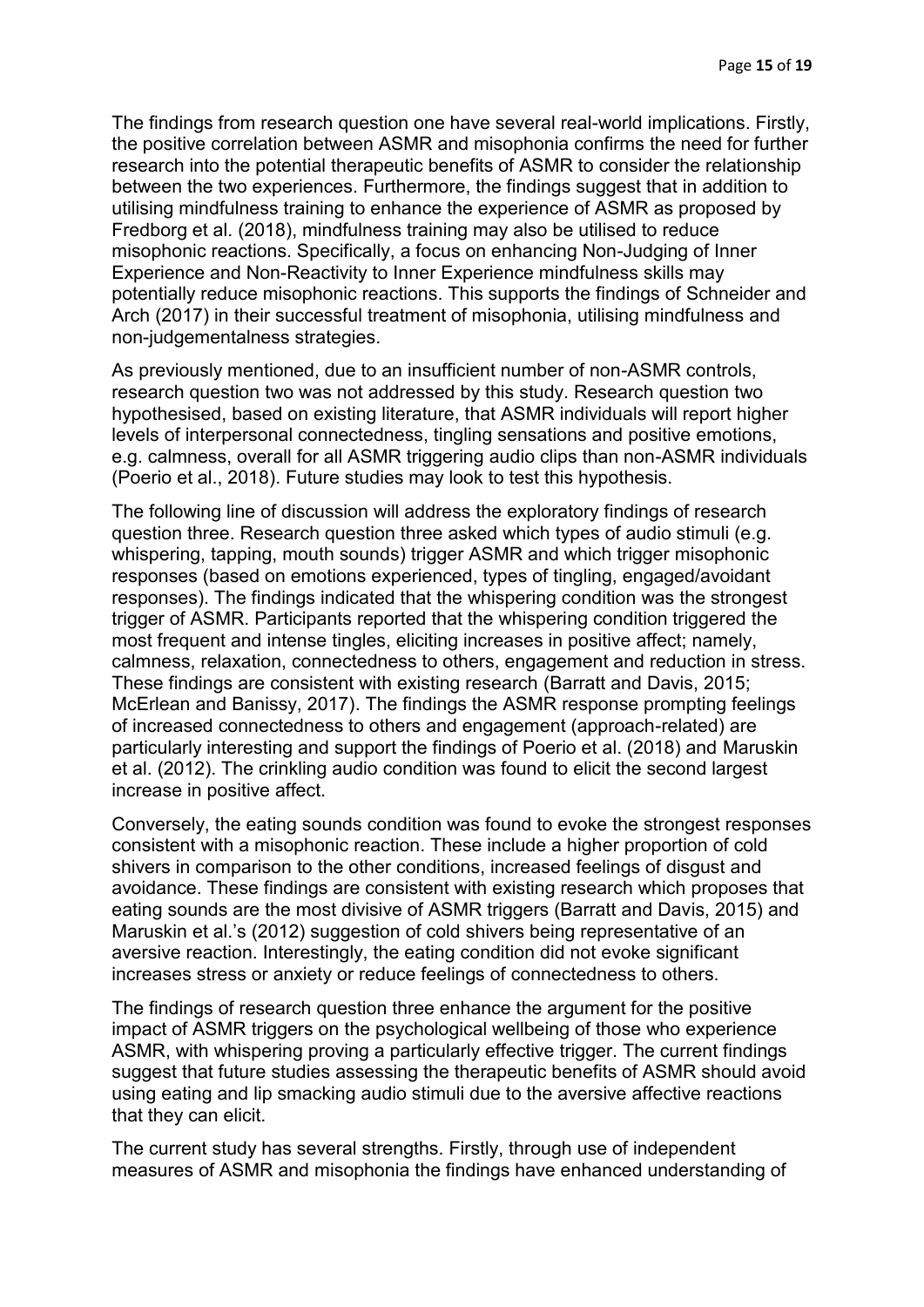the relationship between ASMR and misophonia, which was previously understood from a limited, binary perspective. Secondly, the study highlights links between ASMR, misophonia and mindfulness, revealing important considerations for future research into the therapeutic benefits of ASMR which may be enhanced by mindfulness training. Furthermore, the results indicate particularly effective ASMR triggers, and triggers which may evoke a misophonic reaction.

A key limitation of the study is the lack of non-ASMR control group. Future studies may look to confirm the findings of the current study, comparing ASMR individuals to non-ASMR individuals. Furthermore, the current study was reliant on self-report measures, the results of which are vulnerable to demand characteristics. Additionally, as participants were recruited via an ASMR forum, there is a chance that expectancy effects influenced participants responses. However, the head researcher designed the study with this implication in mind. Participants were informed that the study was an 'investigation into mindfulness and emotional reactions to different sounds' and participants were asked to provide their sensory and emotional responses to all seven audio clips prior to the introduction of the ASMR checklist and misophonia questionnaire. Furthermore, both state and trait measures of ASMR were utilised to influence findings.

It is important to note that the current study has not assessed the reactions of individuals with clinically diagnosed misophonia. The measure of misophonia was utilised to indicate aversive sound sensitivity and findings should therefore be interpreted as an investigation of associations.

Future studies may look to assess the impact of mindfulness training on the experience of ASMR, and associated enhanced wellbeing, utilising both state/trait self-report and physiological measures of ASMR, pre and post mindfulness training. This study could also assess the impact of mindfulness training on ASMR individuals with a tendency to experience misophonia, with measures of misophonia taken both pre and post mindfulness training.

The current study utilised social media (Reddit) and the MMU Participant Pool as forms of opportunity sampling. Whilst the use of social media allows for a wide reach of geographically located individuals, it limits generalisability to those who utilise social media, specifically the r/ASMR forum. The current findings are, therefore, limited to those who frequently engage with social media and likely already utilise ASMR stimuli. Further research addressing ASMR and misophonia within the general population may provide insight into the prevalence of the two sensory phenomenon's and provide an interesting comparison to the current findings.

In summary, the findings of the current study have added to existing research by highlighting a relationship between ASMR, misophonia and mindfulness. Furthermore, whispering was found to be a particularly effective trigger of ASMR consistent reactions, whilst eating sounds elicited an aversive sensory-emotional response.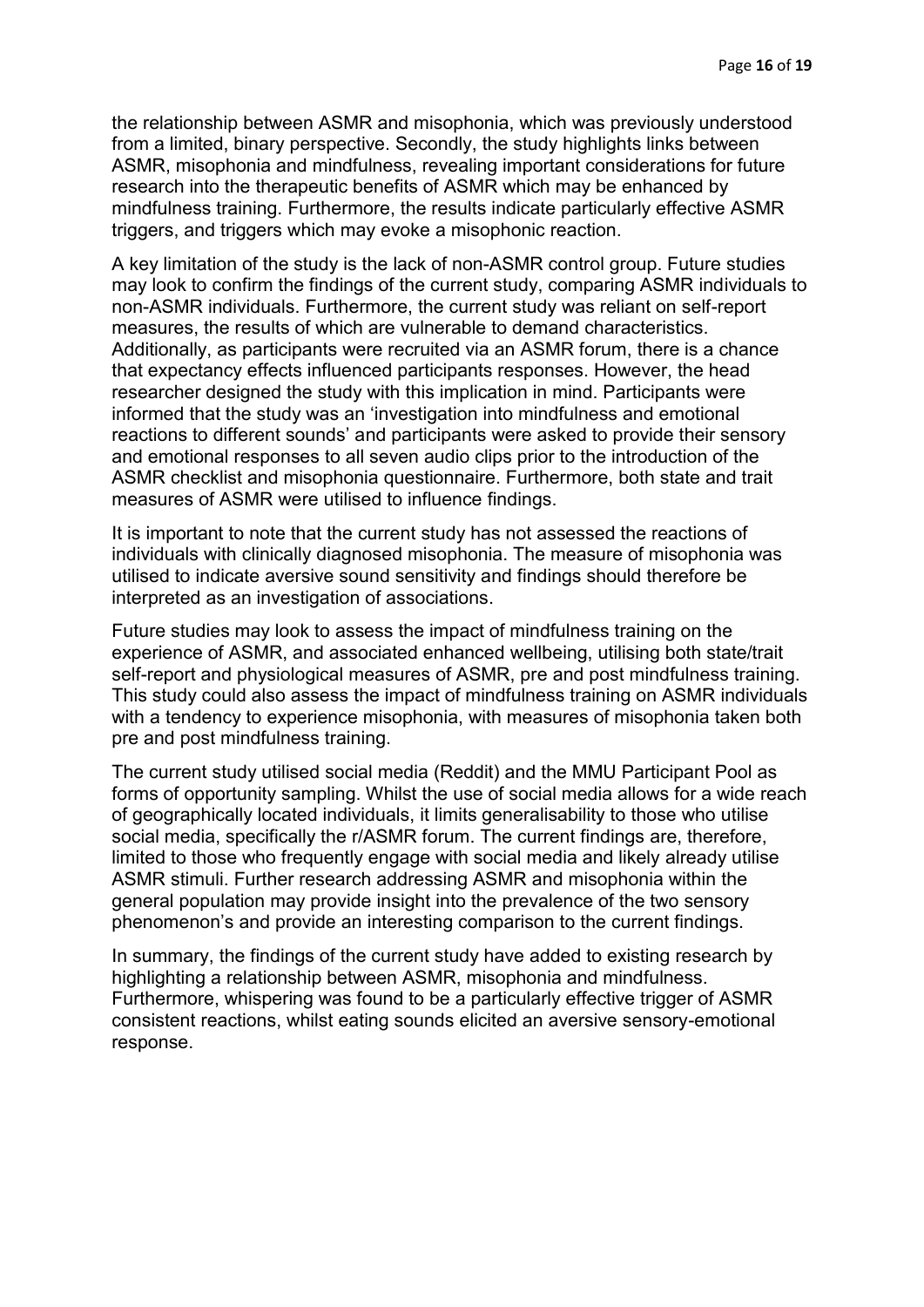## **References**

Baer, R. A., Carmody, J. and Hunsinger, M. (2012) 'Weekly Change in Mindfulness and Perceived Stress in a Mindfulness‐Based Stress Reduction Program.' *Journal of Clinical Psychology*, 68(7) pp. 755-765.

Baer, R. A., Smith, G. T., Hopkins, J., Krietemeyer, J. and Toney, L. (2006) 'Using self-report assessment methods to explore facets of mindfulness.' *Assessment*, 13(1) pp. 27-45.

Barratt, E. L. and Davis, N. J. (2015) 'Autonomous Sensory Meridian Response (ASMR): a flow-like mental state.' *PeerJ*, (3) p. e851.

Barratt, E. L., Spence, C. and Davis, N. J. (2017) 'Sensory determinants of the autonomous sensory meridian response.' *PeerJ*, 5(10) p. e3846.

Bennett, E. (2016) 'Relief from a Certain Kind of Personhood in ASMR Role-Play Videos' in Callard, F., Staines, K. and Wilkes, J. (2016) *The Restless Compendium : Interdisciplinary Investigations of Rest and Its Opposites.* Cham: Palgrave Macmillan.

Bishop, S. R., Lau, M., Shapiro, S., Carlson, L., Anderson, N. D., Carmody, J., Segal, Z. V., Abbey, S., Speca, M., Velting, D. and Devins, G. (2004) 'Mindfulness: A Proposed Operational Definition.' *Clinical Psychology: Science and Practice*, 11(3) pp. 230-241.

Brout, J. J., Edelstein, M., Erfanian, M., Mannino, M., Miller, L. J., Rouw, R., Kumar, S. and Rosenthal, M. Z. (2018) 'Investigating Misophonia: A Review of the Empirical Literature, Clinical Implications, and a Research Agenda.' *Frontiers in Neuroscience*, 12(36).

Cash, D. K., Heisick, L. L. and Papesh, M. H. (2018) 'Expectancy effects in the Autonomous Sensory Meridian Response.' *PeerJ*, 6(8) p. e5229.

Davis, M. H. (1983) 'Measuring individual differences in empathy: Evidence for a multidimensional approach.' *Journal of Personality and Social Psychology*, 44(1) pp. 113-126.

Edelstein, M., Brang, D., Rouw, R. and Ramachanan, V. S. (2013) 'Misophonia: physiological investigations and case descriptions.' *Frontiers in Human Neuroscience*, 7 p. 296.

Fredborg, B., Clark, J. and Smith, S. D. (2017) 'An Examination of Personality Traits Associated with Autonomous Sensory Meridian Response (ASMR).' *Frontiers in psychology*, 8 p. 247.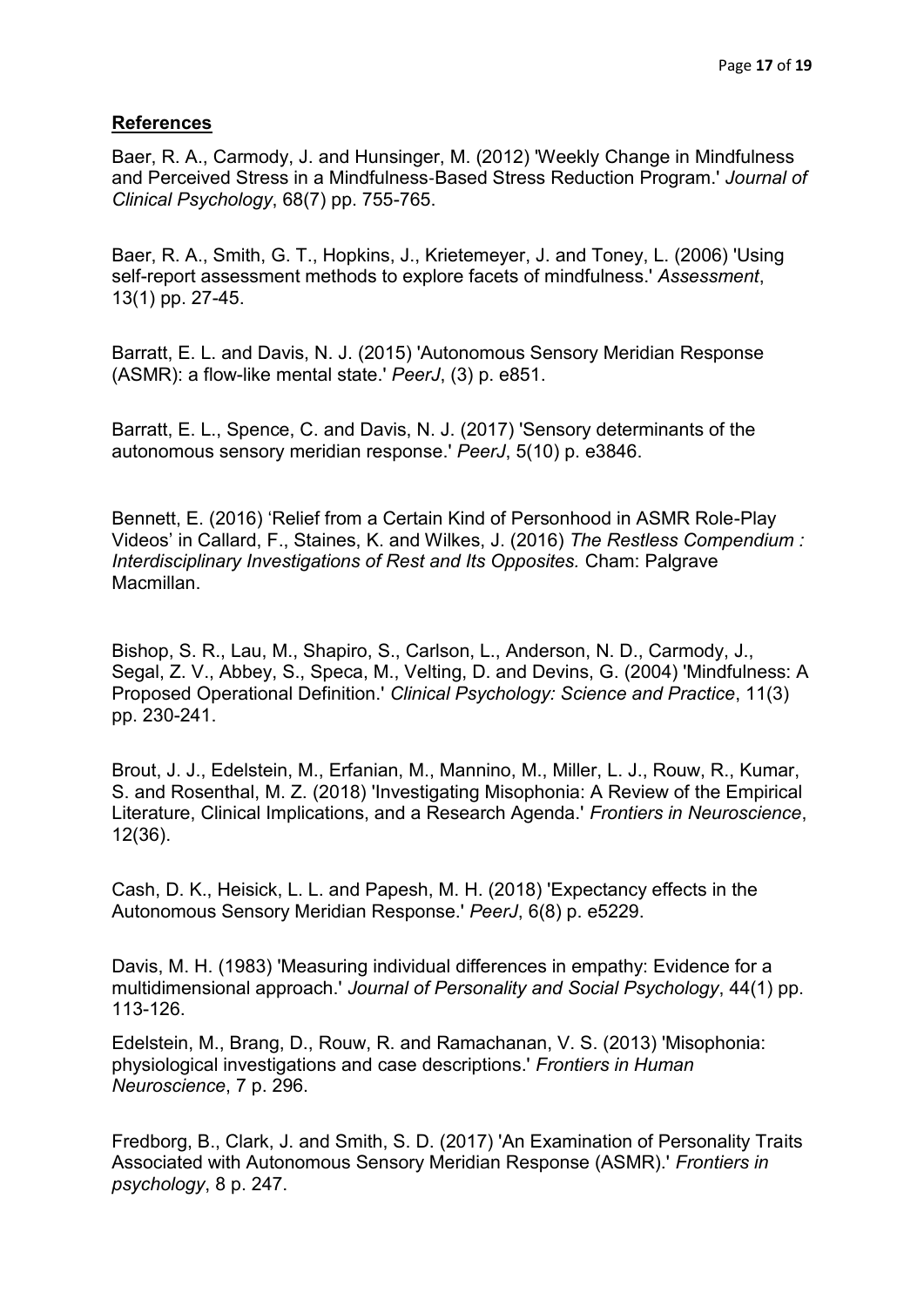Fredborg, B. K., Clark, J. M. and Smith, S. D. (2018) 'Mindfulness and autonomous sensory meridian response (ASMR).' *PeerJ*, 6(8) p. e5414.

Gu, J., Strauss, C., Bond, R. and Cavanagh, K. (2015) 'How do mindfulness-based cognitive therapy and mindfulness-based stress reduction improve mental health and wellbeing? A systematic review and meta-analysis of mediation studies.' *Clinical Psychology Review*, 37 pp. 1-12.

Gu, J., Strauss, C., Crane, C., Barnhofer, T., Karl, A., Cavanagh, K. and Kuyken, W. (2016) 'Examining the factor structure of the 39-item and 15-item versions of the Five Facet Mindfulness Questionnaire before and after mindfulness-based cognitive therapy for people with recurrent depression.' *Psychological assessment*, 28(7) pp. 791-802.

Hostler, T. J., Poerio, G. L. and Blakey, E. (2018) 'Still more than a feeling: Commentary on Cash et al., "Expectancy effects in the Autonomous Sensory Meridian Response" and recommendations for measurement in future ASMR research.' *PeerJ PrePrints*, p. 27303

Janik McErlean, A. B. and Banissy, M. J. (2017) 'Assessing Individual Variation in Personality and Empathy Traits in Self-Reported Autonomous Sensory Meridian Response.' *Multisensory Research*, 30(6) pp. 601-613.

Janik McErlean, A. B. and Banissy, M. J. (2018) 'Increased misophonia in selfreported Autonomous Sensory Meridian Response.' *PeerJ*, 6(8) p. e5351.

Kabat‐Zinn, J. (2003) 'Mindfulness‐Based Interventions in Context: Past, Present, and Future.' *Clinical Psychology: Science and Practice*, 10(2) pp. 144-156.

Kovacevich, A. and Huron, D. (2018) 'Two Studies of Autonomous Sensory Meridian Response (ASMR): The Relationship between ASMR and Music-Induced Frisson.' *Empirical Musicology Review,* 13(1/2) pp. 39-63.

Kumar, S., Tansley-Hancock, O., Sedley, W., Winston, J. S., Callaghan, M. F., Allen, M., Cope, T. E., Gander, P. E., Bamiou, D.-E. and Griffiths, T. D. (2017) 'The Brain Basis for Misophonia.' *Current Biology*, 27(4) pp. 527-533.

Lochte, B. C., Guillory, S. A., Richard, C. A. H. and Kelley, W. M. (2018) 'An fMRI investigation of the neural correlates underlying the autonomous sensory meridian response (ASMR).' *BioImpacts*, 8(4) pp. 295-304.

Maruskin, L. A., Thrash, T. M. and Elliot, A. J. (2012) 'The chills as a psychological construct: content universe, factor structure, affective composition, elicitors, trait